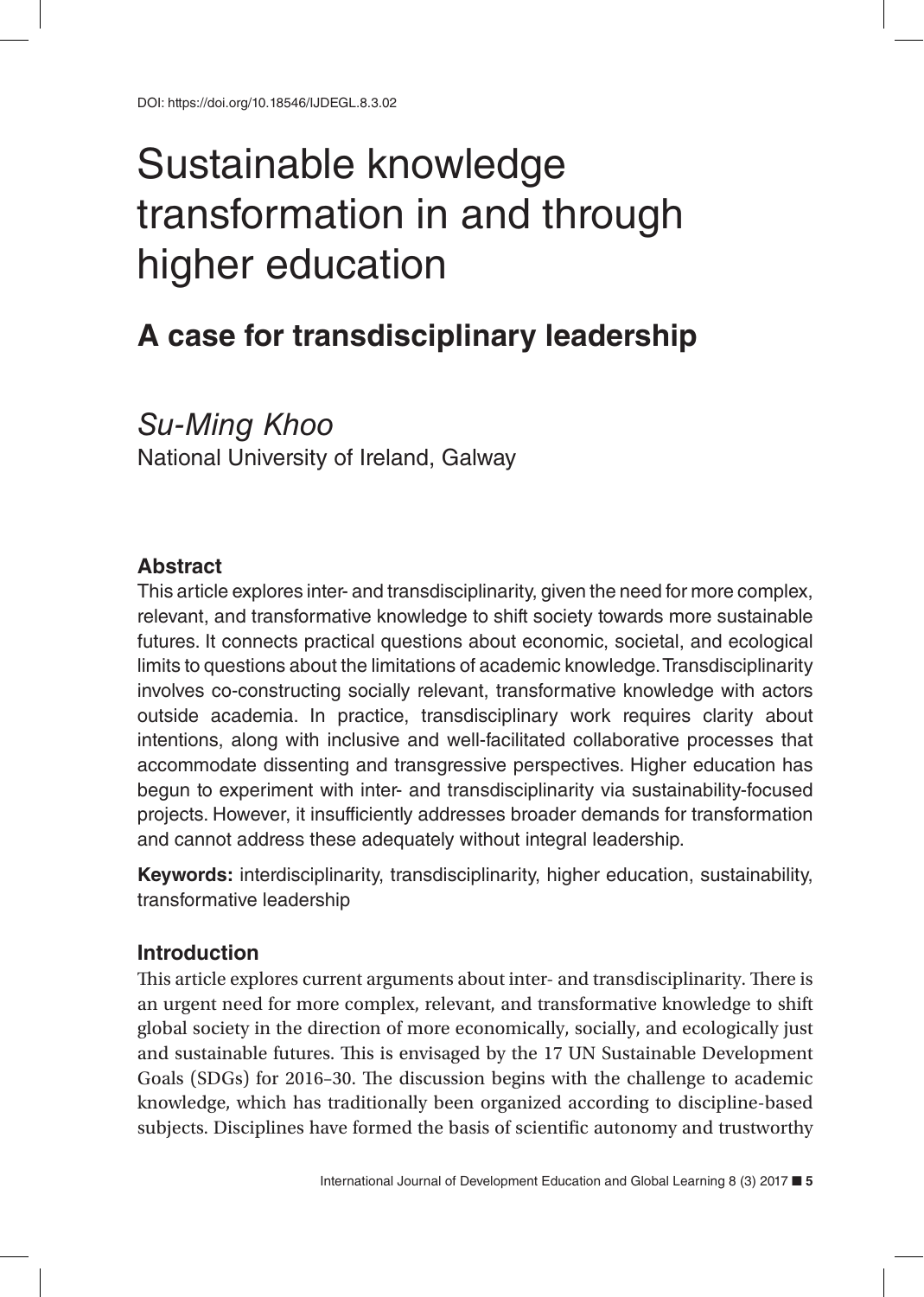expertise, but their status is challenged by critiques concerning their relevance, adequacy, and legitimacy. It has been suggested that higher education has contributed too little – even negligibly – to the essential goals of transforming the world, failing to lead a transition towards a secure, sustainable future (Shiel and Jones, 2016). Other critics have suggested that producing disciplinary knowledge for its own sake is an unsustainable practice, questioning autonomous academic expertise as justifiable on its own terms (Frodeman, 2014).

The article introduces inter- and transdisciplinarity by outlining three basic approaches: the systemic, dissenting, and pragmatic. Holistic scientific 'systems' approaches are appealingly coherent (Alvargonzalez, 2011; Jantsch, 1972), but they are theoretically abstract and can be challenged by dissenting approaches (Parker and Samantrai, 2010) that challenge the 'scientific' consensus and make concrete demands for social justice. Neither approach is sufficient to move forwards, as sustainability problems that need to be addressed are complex and 'wicked' (Conklin, 2006; Rittel and Webber, 1973). Pragmatic transdisciplinarity takes a more open approach, focusing on bringing together different types of academic and nonacademic actors to collaboratively discuss, learn about, and solve complex practical problems. This approach offers significant potential for transformative change towards sustainability.

Sustainability encompasses the global development, environmental, and social justice struggles that comprise key areas for interdisciplinary research, education, and action for transformation. These issues offer potentially complementary but also possibly competing grounds upon which higher education might engage transdisciplinarity. The issues can be brought together via interdisciplinary topics for research, learning, and public consultation, for example climate change, migration, food systems, health systems, or gender equality. Such topics open up opportunities to reintegrate and reorient higher education's research, teaching, and engagement activities towards sustainability goals. However, the complexity and 'wickedness' of each of these topics means that struggles over what constitutes legitimate knowledge are unavoidable; hence, this article argues for the practical conduct of transdisciplinarity as inclusive, critically reflexive learning practice. The engagement of a more diverse and inclusive set of actors, perspectives, and values is key to the development of transformative leadership in, and through, higher education.

Transdisciplinary work envisages a complementarity between the processes of external engagement for collective problem solving and internally oriented critical reflection and learning. It is arguably particularly necessary for public higher education institutions to focus on reintegrating and transforming systems to serve the collective and public good. Public good perspectives are needed to complement and counterbalance the more politically popular focus on developing private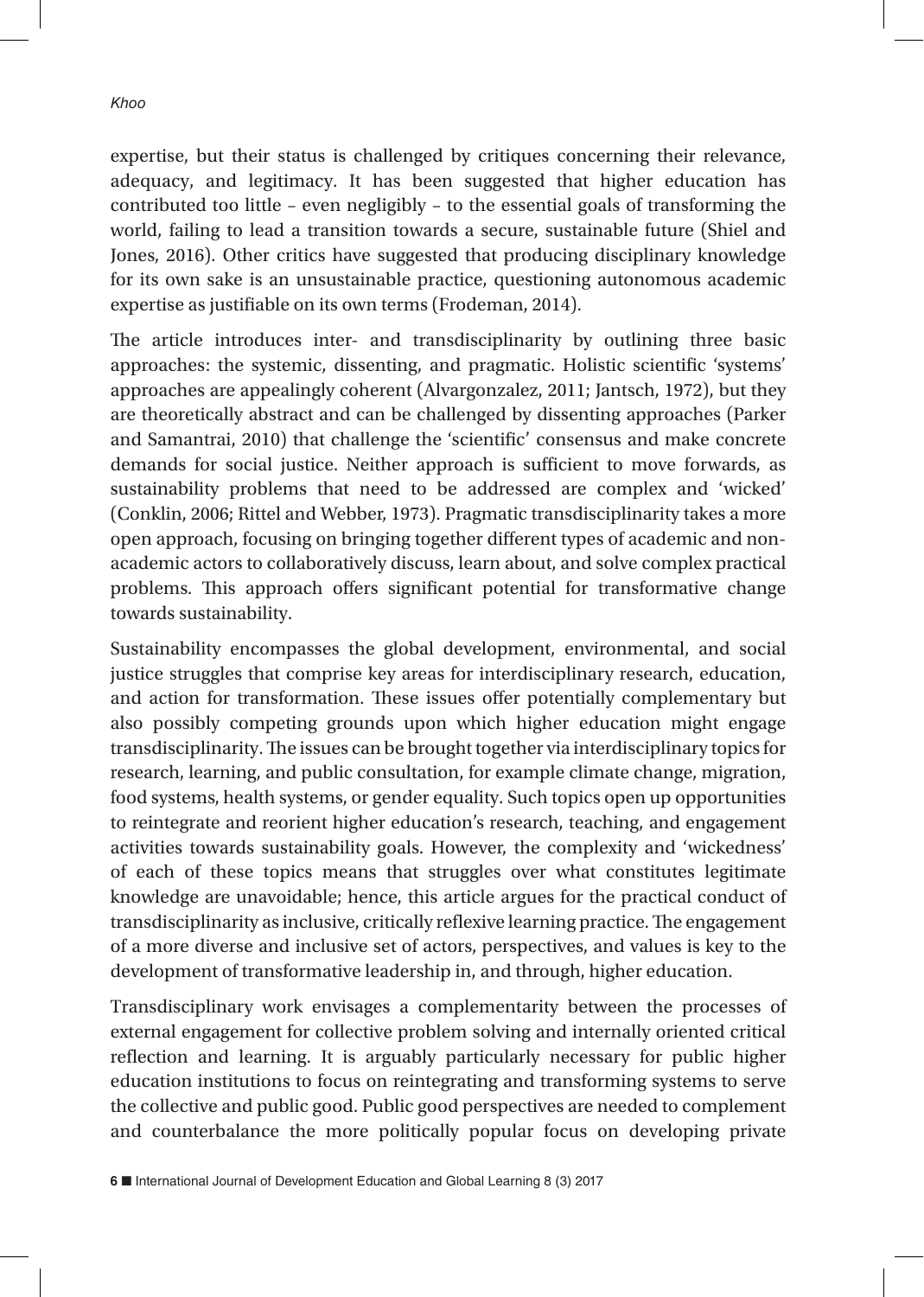individuals' (or corporate entities') identities, values, and capabilities (Walker and Boni, 2013). Higher education should play a key role in defining the public good and in fostering collective capabilities, because universities are highly trusted organizations (Mighall, 2008) and societies expect higher education to cultivate the 'best' features of society and to serve as beacons of enlightened, progressive thought. Higher education is expected to take 'a longer view of decisions and actions and to put larger interests above our own' (Berkeley Haas, 2015). Social responsibility is embedded in most university missions and it has become commonplace for institutions to report on their fulfilment of social responsibility goals (Dagilienė and Mykolaitienė, 2015).

Higher education leadership finds itself having to connect fundamental ethical, political, and cultural questions about societal transformation with pragmatic concerns about its own changing shape and purpose. Long-established traditions of academic autonomy are being radically challenged. These challenges to higher education are, in turn, located within a larger global context of crises, high tides of policy reform, and diverse contexts of rapid and disruptive change. Thus, the broad issues that are the subject of this article – leadership and transformation of society, and the role of higher education, sustainable development, and social justice – are irretrievably enmeshed with myriad economic, political, and social pressures, new technologies, and renewed economic, social, and political demands. While there is some consensus around the need for transformation, there is much less consensus around what transformed higher education should look like. Meanwhile, the broader vision of what societal transformation should look like is deeply contested. The main activities of higher education – research and curriculum – have become contested and contesting spaces and terrains (Prinsloo, 2016).

The 'trans' in transdisciplinarity refers to 'what is between, across, and beyond disciplines', transcending dichotomous either/or positions (McGregor, 2015a). Transdisciplinarity attempts to take knowledge to a new plane of integration and action, through the involvement of societal actors beyond the academy in coconstructing knowledge, to serve socially relevant and transformative purposes (Max-Neef, 2005). While traditional forms of scientific and academic thought privilege predictability, linearity, dualism, reductionism, exclusive logic, and control, transdisciplinarity is predicated on complexity, emergence, and inclusive logic. Inclusive logic accepts in principle that problems are 'messy' and there may be many 'realities', however differing logics are assumed to complete each other, and not act as rival logics cancelling each other out (McGregor, 2015a). What remains hard to see, or is missing in this complexity, is the fundamental transformative motivation, or the 'why' at the centre of the 'how' and the 'what' of transformation. Critical voices have found higher education leadership to be inhibited in its propensity and capacity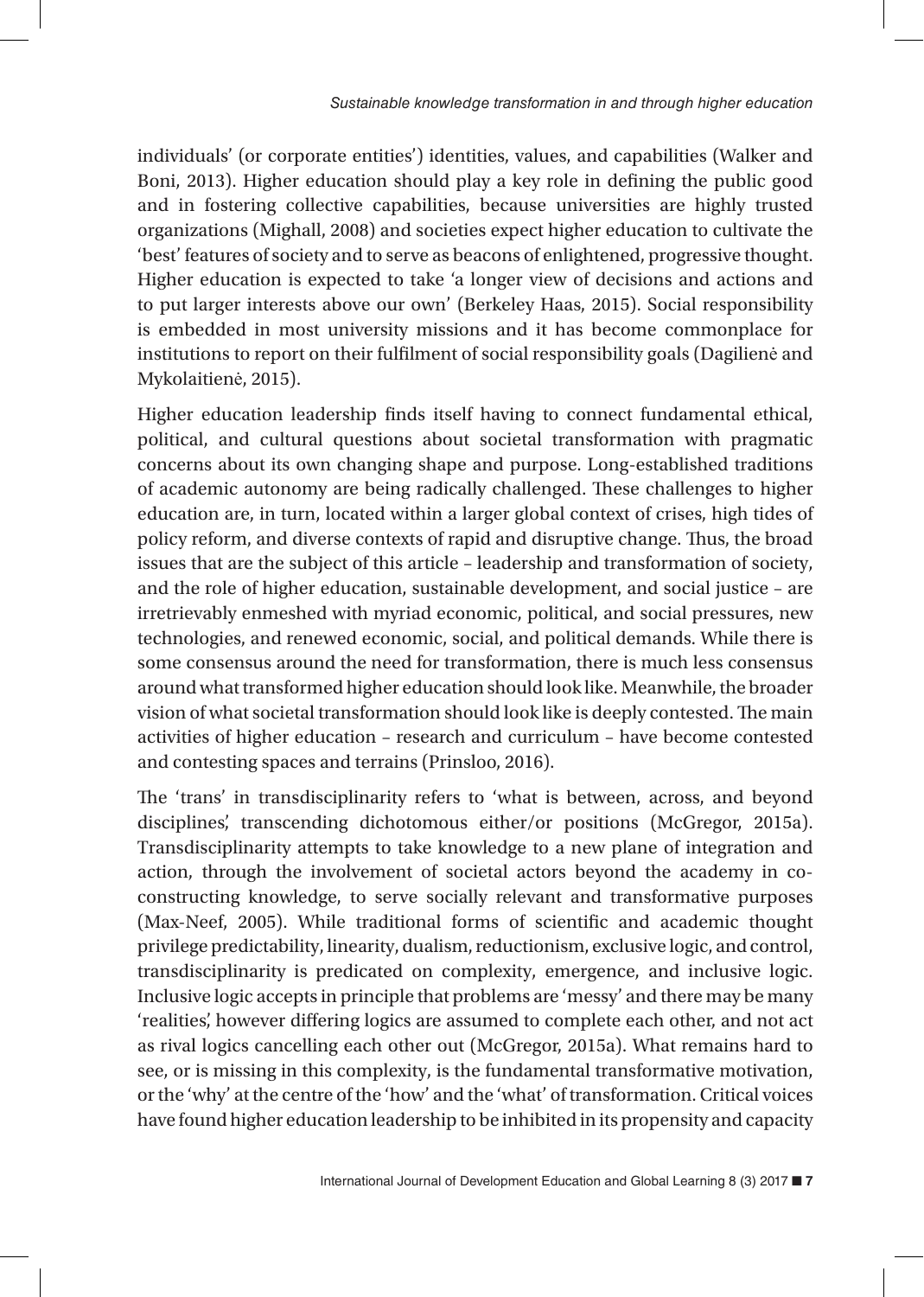to engage systematically in global challenges. Instead, it remains overly focused on short-term organizational goals (Shiel and Jones, 2016: 17), hence the 'why' question is perhaps the critical element for transformative and integral leadership (Sinek, 2011), but this question is more likely to come from outside academia than from within.

## **Limits to disciplinary knowledge: the search for integration and transcendence**

Inter- and transdisciplinarity have emerged out of challenges to the disciplinary status quo in research and education. The word 'discipline' can be traced to the Latin root word *discere*, to learn, linking the concept to *discipulus* (followership) and *disciplinis* (knowledge that is taught and learned in a specific way), with connotations of authority and possibly punitive control ('Discipline', 2016). Disciplines are constituted as knowledge that is gathered together and nominally unified by *audiences*  (Frodeman, 2014; Turner, 2000). 'Disciplines' are always problematic because every act of demarcation immediately creates problems of inclusion and exclusion at its boundaries (Liesenfeld, 1993). 'Inter', meaning 'among, together, mutually, or reciprocally', is different from 'multi', which simply means 'many' (Alvargonzalez, 2011: 388). Multi- or pluridisciplinarity refers to uncoordinated cooperation between disciplines. Interdisciplinarity on the other hand involves coordination and cooperation between disciplines. This points to a higher-level determining principle, which might be values-based (e.g. justice; equality), normatively based (e.g. planning for healthier cities), or pragmatically based (e.g. carrying out a programme to reduce waste) (Max-Neef, 2005). Transdisciplinarity (Alvarenga *et al*., 2005) tries to connect specialists and generalists from different areas. It may reflect universalizing ambitions to scientifically integrate knowledge or praxis-oriented justifications to humanize science. Transdisciplinarity is processual and dialogic in orientation, taking complexity, different levels of reality, and the logic of the 'included middle' as axiomatic principles (Max-Neef, 2005). Transdisciplinarity characteristically focuses on 'wicked problems' that require creative solutions, stakeholder involvement, and the practice of engaged and socially responsible science (Bernstein, 2015). A 'wicked problem' is a problem that is hard to solve definitively because there are competing ideas about it, leading to different and competing solutions. 'Wickedness' describes a combination of incommensurability and intractability, which heightens as complexity increases (Conklin, 2006; Rittel and Webber, 1973). An exemplary 'wicked problem' addressed by inter- and transdisciplinary approaches to sustainability is food security (Foran *et al*., 2014). A given food system has multiple potentially competing and potentially complementary points for intervening. Food security is a contested, evolving, multidimensional construct that concerns dimensions such as availability, physical access, economic affordability, modes of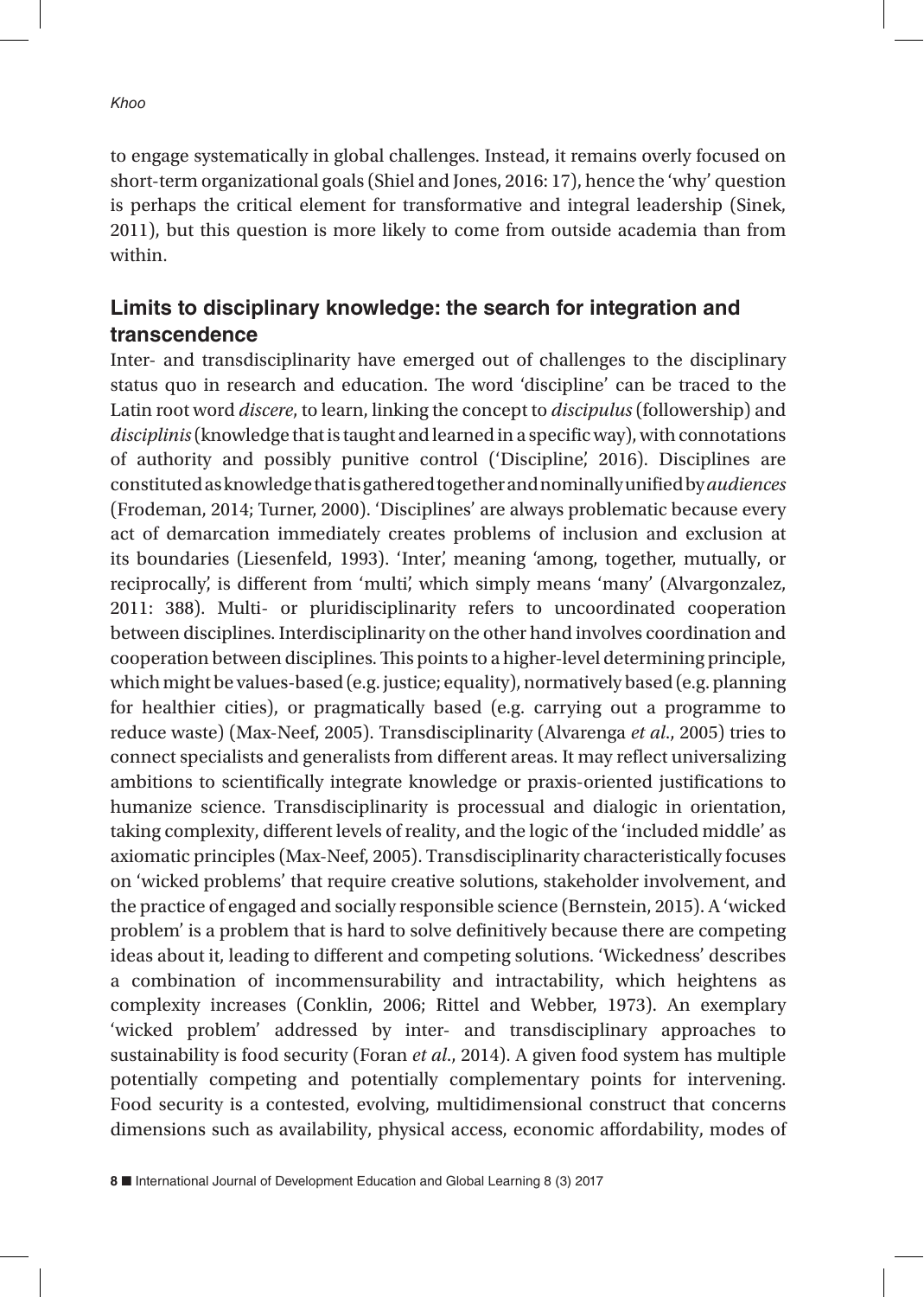consumption and utilization, agroecosystemic sustainability, and resilience. There are divergent theoretical framings of what constitutes a food system, underscoring a wide range of interests and actors (Foran *et al.*, 2014).

Frodeman (2014: 19) argues that disciplinary autonomous 'science' is unsustainable because it is focused on internal academic disciplines and governed by academic peer review, not by 'people and social roles'. The proliferation of alternative information sources in today's information society means that people have less need for 'experts' and can rely on their own definitions and opinions. However, there is little room in this critique for academic–society collaboration or to recognize conflicts between different knowledge needs. This critique of disciplines fails to consider how to deal with potential conflicts between governmental, institutional, and individual demands for learning, development, and transformation. Conflict and contention seem inescapable, given the actually existing situation of a radically interconnected and commodified but extremely unequal world wherein manifest injustice (Sen, 2009) and unsustainability (Barry, 2012) already exist and loud demands for justice and resources cannot be ignored.

Transdisciplinary programmes call for academics to stop speaking only amongst themselves and their own academic 'tribe' and territory, and to reach beyond the academy to engage with external audiences (Davis *et al.*, 2014). This article concurs that inter- and transdisciplinarity are necessary and laudable for sustainability and the larger public good, but it disagrees with the claim that it is 'unsustainable' to produce 'too much knowledge' for its own sake. Knowledge is not inherently scarce; it increases in both quality and quantity as it is used and cannot be 'used up'. The public-good function of science requires fundamental disciplinary knowledge to be maintained in order to serve the longer-term public good (Khoo, 2016), for example providing scientific consensus on what drugs are safe and effective, or what limits should be set on carbon emissions to mitigate climate change.

Many of the key works on interdisciplinarity approach it in an applied and practical, 'how to' manner (Schauppenlehner-Kloyber & Penker, 2015; Newell, 2007; Klein and Newell, 1996). Newell, for example, sets out a stepwise procedure for defining a problem, determining relevant disciplines, commanding and gathering disciplinary knowledge, identifying conflicts, creating common ground, identifying disciplinary linkages, and constructing, modelling, and testing a more comprehensive understanding (Newell, 2007). This procedure for 'doing' interdisciplinarity challenges the academic status quo and points to the necessity of knowledge coproduction, bringing in other actors such as civil society organizations and business interest groups.

Interdisciplinarity implies a degree of synthesis or harmonization across disciplines, with the intention of moving in more coordinated, coherent, and holistic ways (Choi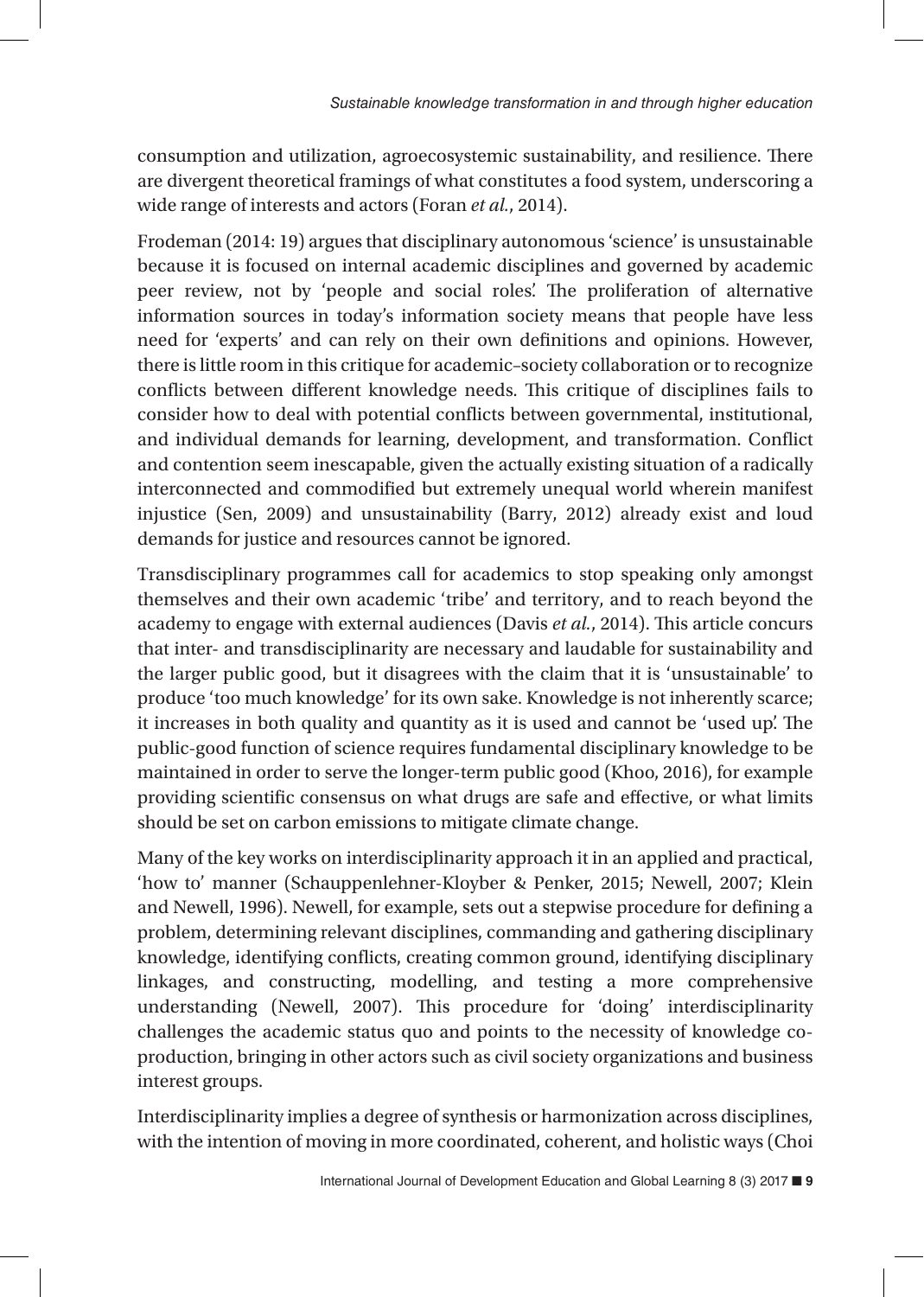and Pak, 2006). The prefix 'trans' implies a 'going-beyond' type of integration that involves transcendence or transformation (Alvargonzalez, 2011). Choi and Pak's discussion of transdisciplinarity suggests that natural, social, and health sciences can be integrated within a humanities context that basically connects the 'what' questions and the 'how' strategies' with the bigger 'why' questions. Interdisciplinarity in the sciences sometimes results from the 'how' driving the 'what': new functional technologies push scientific practice beyond what the discipline is used to (Choi and Pak, 2006). This pragmatic, materialist view of interdisciplinarity challenges abstract, formal boundaries simply by requiring 'operational material continuity' and the recognition of common principles. Examples given for 'common principles' are mechanics or thermodynamics (Alvargonzalez, 2011: 394), but ethical and ecological principles such social justice, human rights, or environmental limits could offer workable bases for more inclusive conceptions of interdisciplinarity. Transdisciplinarity demands a certain degree of deconstruction, and acceptance of different levels of reality, paradoxes, and conflicts. Ethical and ecological reasoning are useful in generating dialogue and agreement within contested spaces. Ethics enables the enunciation of different arguments and logics while ecology highlights interdependencies, conditions of possibility, and limitations.

Transdisciplinarity is associated with 'Mode 2' applied or problem-solving knowledge and with 'post-normal science' (Nowotny and Gibbons, 2001), while 'Mode 1' or 'pure' science serves the longer-term general public interest but traps it within rigid disciplinary boxes. 'Post-normal science' accepts that uncertainties and ethical complexities have to be managed and that a multiplicity of perspectives and commitments need to be brought into dialogue. A problematic tendency that needs to be avoided is the urge to reduce dialogue to a single, one-dimensional standard value, price, or '*numeraire*' (Funtowicz and Ravetz, 1994). A single 'truth' is probably unachievable, nor even desirable, given the uncertain nature of knowledge. Postnormal science reflects both the uncertainties of natural systems and the diversity of relevant human values, meaning that a singular, unified, scientific 'solution' may be an illusory goal (Alvargonzalez, 2011).

Interdisciplinarity is a methodological and practical response to the challenges and limitations of disciplinary knowledge. Interdisciplinary programmes such as environmental studies, human rights, women's studies, and critical race studies arose out of movements for intellectual and social change. Social struggles motivated work across disciplinary boundaries to collect together, reintegrate, and reconstruct knowledge, in new ways and with new participants. Many interdisciplinary efforts have historical roots in broader-based political and social movements that challenge authority and authoritative knowledge as oppressive, even 'epistemicidal'. Radical critiques of academic knowledge warn against the oppressive effects of ignoring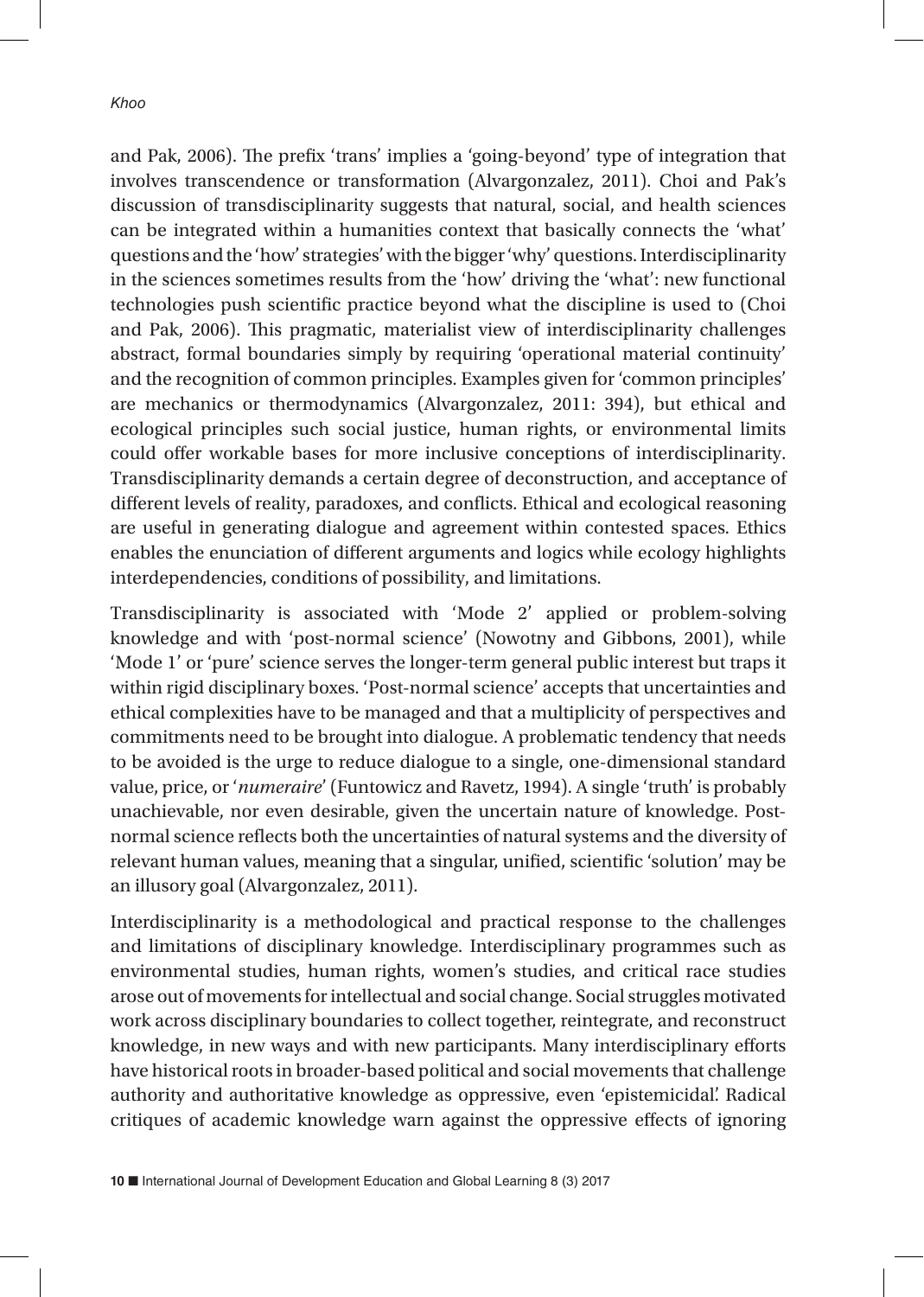non-academic forms of knowledge: 'to turn us into ignorants, so that we can be treated as ignorants in conscience' (Santos, 2014: 12). Critical race, indigenous, feminist, and decolonial traditions of interdisciplinarity demand justice (Parker and Samantrai, 2010) and recognition for non-authoritative persons, ways of being, and knowledges, such as those of ethnic and racial minorities and indigenous peoples and feminist care concerns. Inter- and transdisciplinary enquiry is therefore intrinsically challenging in order to be potentially transformative. It is inescapably enmeshed with specific demands for justice and wider questions of what constitutes legitimate knowledge with attendant dilemmas of ethics and responsibility and questions of who speaks for whom. It raises questions about silences and absences in what is considered legitimate knowledge (Santos, 2014).

Debates about knowledge and 'social responsibility' are shadowed by deep philosophical and methodological questions concerning the possibility of purely 'objective', detached knowledge. Further ethical concerns and questions surround how researchers treat the individuals, populations, and subjects under investigation and how they are involved in the 'results' of research – whether they are treated as 'data' or as participants. The 'post-normal science' paradigm allows researchers to own up to their own subjectivity, while more carefully considering the ethics of research, especially where there are significant power and privilege differentials between the investigator and the subject of research. Such epistemological and ethical considerations bring standard 'scientific' knowledge into question and put research participants on a more equal footing with scientific investigators (Bernstein, 2015), as co-participants in knowledge. Transdisciplinary principles of the 'included middle' and different levels of reality allow research processes to accommodate dialogue between minority and majority cultures and to include participants from outside the academic community, while striving to transcend the traditional dichotomy between objective and subjective viewpoints.

At the centre of the debates on inter- and transdisciplinarity sits a contention about the status and autonomy of science – whether science does, or should, exist as an autonomous and self-organizing good. Is scientific autonomy an unaffordable and unjustifiable indulgence? Government investment in research leads to a *quid pro quo* mentality – demanding that science serve the administration's social and political goals (Khoo, 2016). Michael Polanyi observed that the 'republic of science' operates analogously but not identically to the capitalist market: the two should not be confused. Science is analogous to the market in the sense that it is made up of freely cooperating independent agents, exchanging information. However, scientists '[respond] directly to the intellectual situation created by the published results of other scientists … motivated by current professional standards' (Polanyi, 1962: 55). Fundamental scientific knowledge and 'professional standards' are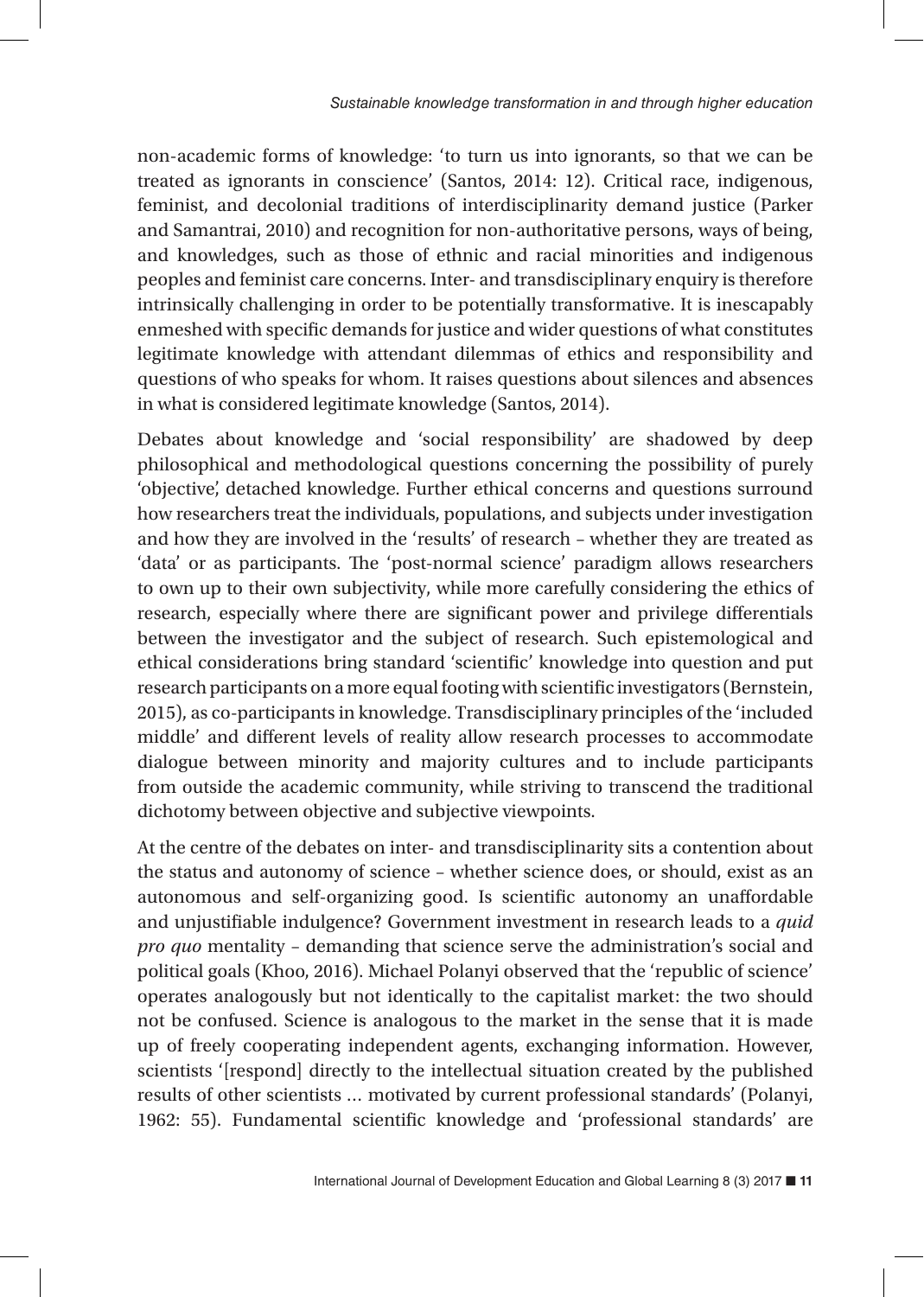essentially disciplinary and only serve the common or public good indirectly, and in the longer term, by seeking and advancing knowledge on its own terms.

The Polanyian argument for scientific autonomy argues that the public should support autonomous science yet desist from demanding that it serve only immediate, state-designated public purposes. Subordinating all science to immediate logics of politics, market, and profit could potentially weaken and block fundamental scientific advancement and capacity in the longer run. Consciously or unconsciously, Jantsch (1972) reflected on scientific autonomy when proposing that societies should look first to transdisciplinary science to determine what social goals should be, given the difficulty and uncertainty that industrialized societies faced in the transition to a post-industrial era. The view that has prevailed since the 1990s is markedly different. Public support for Mode 1 science has declined, while demands for direct applicability, 'relevance', and 'impact' have grown. Science and education have been comprehensively reoriented towards immediate economic, social, and political demands, while public resourcing for science has declined and the resource gap has been partly filled by private, for-profit, or philanthropic investments.

A weakness of the technoscientific view of transdisciplinary Mode 2 knowledge lies in the assumption that systemic convergence and integration will take place unproblematically, once a problem orientation is agreed, for example global warming, gender discrimination, or conflict (Alvargonzalez, 2011). Moran argues that interdisciplinary studies in the humanities tend to challenge the pre-eminence of science itself, pointing to the complicity of scientific advancement with colonial and modern forms of exploitation and injustice (Moran, 2002). The literature on scientific transdisciplinarity tends to overlook considerations of politics and social justice that have been central to challenging the traditional disciplines and conditions of knowledge production since the 1960s. These struggles extended beyond academic disputes to involve social movements for justice, led by disenfranchized groups who were struggling to gain symbolic recognition and access to knowledge production. Interdisciplinary debates are historically intertwined with efforts to critically question different, intersecting forms of privilege and oppression and to challenge taken-forgranted assumptions about race, class, gender, colonization, and sexuality (Parker and Samantrai, 2010). Indeed, contestation has been notably increasing on higher education campuses around the world on issues of coloniality, oppression, and injustice. Friedman (2016) writes (in conversation with Seidman) about increased moral arousal in an 'Age of Protest', as social media has led to reduced moral distancing and heightened empathy. Problems of discrimination and institutional racism are being continuously contested, which may be a sign of healthy and timely re-engagement. However, moral arousal also frequently manifests as forms of outrage that repress rather than engender serious conversation and truth (Friedman, 2016),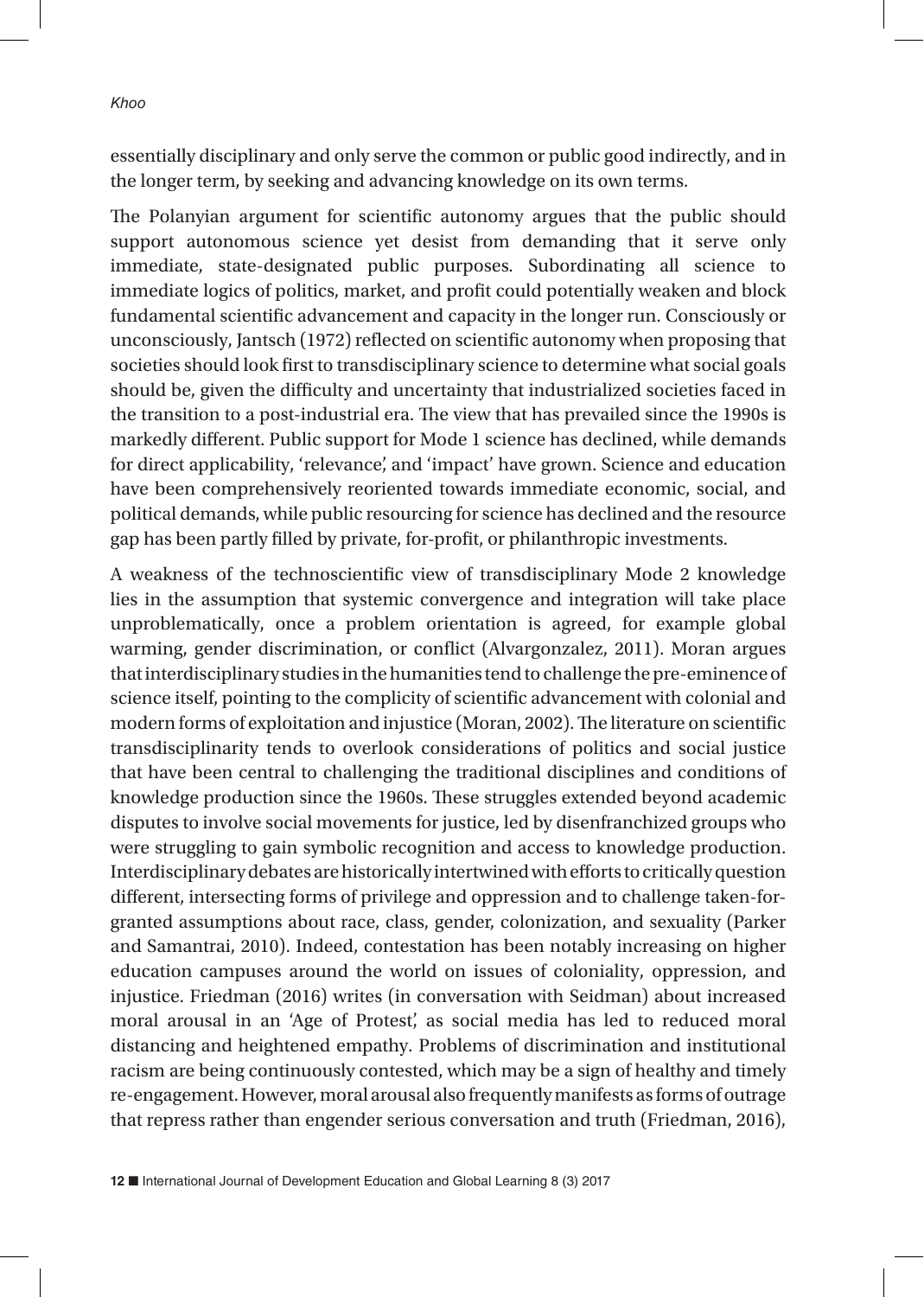possibly reinforcing a 'culture of victimhood' (Knight, 2016). This context calls for empathetic and courageous leaders with the capacities to channel moral outrage into ethical, serious, and truthful conversations and towards transformative futures.

Interdisciplinarity can be understood as working on two planes in higher education: horizontally, in terms of academic subjects or disciplines where research and education are conducted; and vertically, in terms of different domains of higher education activity, such as policymaking, administration, curriculum, pedagogy, civic engagement, support, and care. In addition to disciplinary differences marking academic tribes and territories (Trowler, 2012; Becher and Trowler, 2001), academic policies and practices also span formal to non-formal and collective–individual dimensions. Interdisciplinarity must address a range of academic practices, actors, and 'economies', with different – often contradictory – expressions and interplays of dominating, subordinated, and resistant identities. For example, academic activities may be discipline-defined or practice-defined. Research and teaching are not the only knowledge activities in which academics are engaged. Academics also have leadership, management, administrative, and public intellectual roles that they carry out within their specific academic or professional disciplines, and within their academic institutions. These different roles may lead to ambivalent or conflicting positionings, as rationales for research, teaching, topic-based activism, and for institutional or disciplinary leadership may conflict with one another.

## **Sustainability as the ground for inter- and transdisciplinary practice**

Higher education has mainly focused on questions surrounding sustaining its own survival and legitimacy via measures to enhance economic growth and employability. However, these priorities are insufficiently integrated with the development of broad 'sustainability literacy' (Filho *et al*., 2016) to drive societal transformation away from unsustainable development and towards more socially and environmentally sustainable pathways. Filho and others suggest that project-oriented or 'projectbased learning' can support integrative approaches to sustainability in a higher education context. They argue that such approaches should become routine in higher education. However higher education's efforts should not be confined to traditionally defined students: they need to include a broader ambit of relevant stakeholders from wider society (Sterling, 2004) through practices of engaged (Boyer, 1996) and 'public' (Burawoy, 2005) scholarship. The transformative vision cannot be achieved only through individual small-scale teaching and learning projects, as it requires the possibility of scholars and practitioners from many different disciplines engaging in a long-term common learning process, becoming a 'thought collective' capable of initiating paradigm transformation (Klay *et al*., 2014: 72).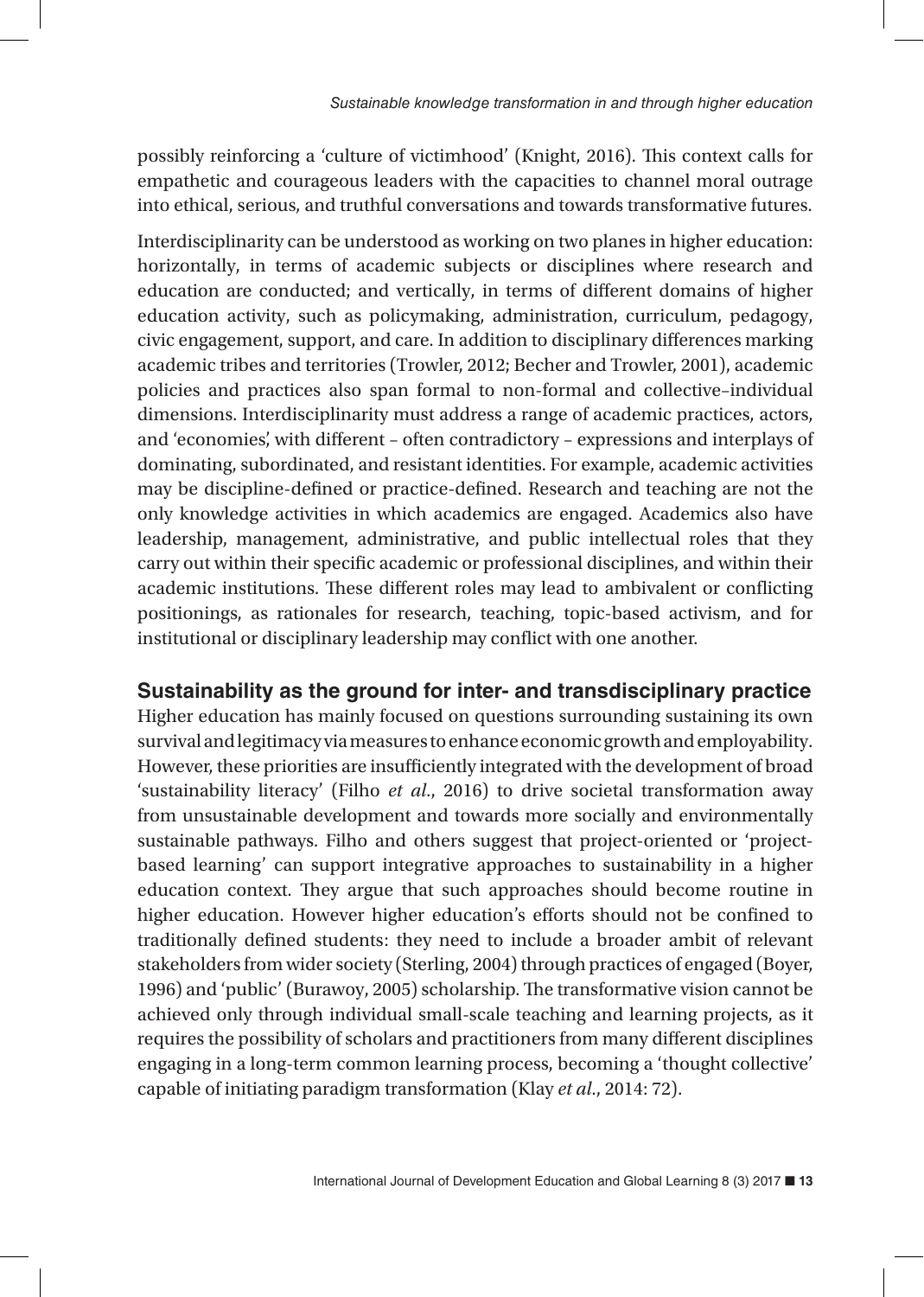Frodeman (2014: 60) expansively claims that 'sustainability should become the master trope of interdisciplinarity'. His assertion rests on a formalistic analogy: that academic disciplines and the environment share a concern with limits. The academic disciplines are unsustainable in their unlimited quest for expertise, while environmentalism poses a challenge to the quest for capitalist development that ultimately rests on limitless growth. The principle of environmental limits is essential in sustainability, but ecocentric views may be challenged by competing social and economic demands. Scientifically objectivist (Alvargonzalez, 2011) and socially dissenting (Parker and Samantrai, 2010) perspectives on trandisciplinarity and sustainability may become locked in tension. Solidaristic and redistributive approaches are needed to attain social justice within environmental limits, yet generous and hospitable initial conditions are needed to foster openness and trust as preconditions for dialogue, since it will not be easy to arrive at shared transformative understandings and purposes under limit conditions.

Klein (2010) argues that integration, transgressiveness, holism, and problem-solving characterize trandisciplinarity. Transdisciplinarity tackles problems on its own practical level, but also raises meta-questions about problem choice and definition (Klein, 2004). Bernstein (2015) suggests that transdisciplinarity is historically rooted in the intellectual, ecological, and counter-cultural revolutions that took place from the mid-1960s to the early 1970s. The first writings on transdisciplinarity reflected a particular moment when ecological thinking intersected with challenges to established views of knowledge and education. Higher education served as a key space for countercultural contestation and social experimentation. The initial flush of inter- and transdisciplinary thinking took place following several decades of concerted government investment in education and science. This led to a sense of techno-optimism, albeit overshadowed by militarism and the Cold War. Systems thinking and interconnectedness began to feature in countercultural and innovative theory and in public intellectual positions, for example Kenneth Boulding's (1966) popular concept of 'Spaceship Earth' and Marshall McLuhan's (1964) 'global village'.

This countercultural moment was eclipsed only a few years later by the 1974 OPEC oil crisis, which set in motion a rollback from public investments, including higher education and research in the advanced economies. This was followed by the decade of disinvestment and growing polarization throughout the 1980s, putting on hold the promise of a global transformation driven by science and education. Militarization, the intensification of the Cold War and its proxy wars, and a general scepticism about internationalism obstructed the vision for a peaceful, interdependent, and more socially just world. Co-operation and collaboration within higher education continued in compartmentalized interdisciplinary spaces – women's and gender studies, environmental science, urban studies, and cognitive science (Klein, 1996);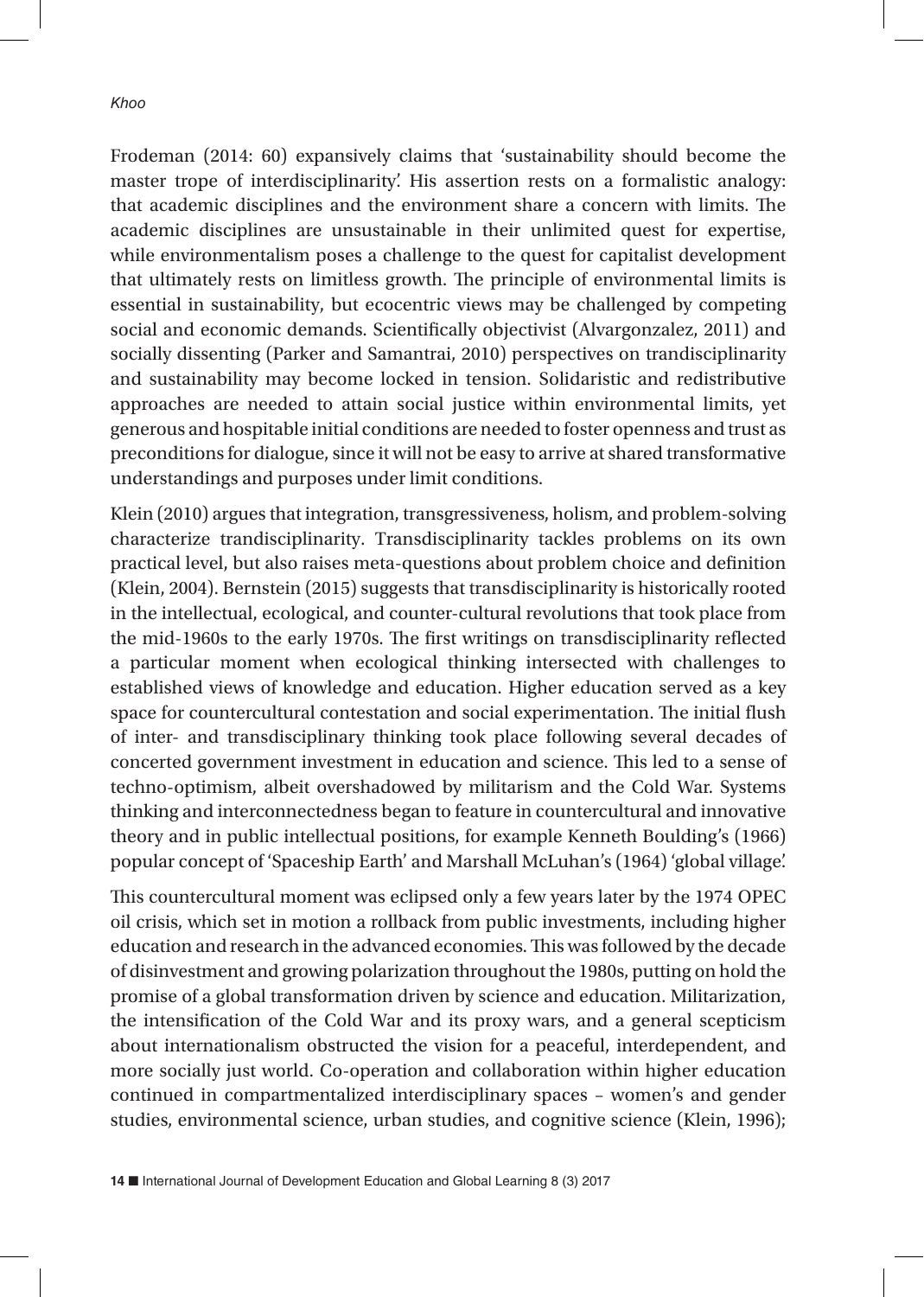disability, peace, and conflict studies (Parker and Samantrai, 2010). However, transdisciplinarity failed to gain wider currency as a concept, remaining on the margins of research and education until the early 1990s (Bernstein, 2015). The increasing understanding of scientific and social interdependence and systematicity was stymied by a combination of the ending of the 'golden age of the welfare state' (Marglin and Schor, 1990), and the intensification of the Cold War. North-to-South global redistribution and development cooperation declined in the 1980s, as financial flows reversed, deepening the polarization between the Northern and Southern blocs (Millet and Toussaint, 2004).

The opportunity for transdisciplinary thinking came around again with the end of the Cold War, and the UN Environmental Programme's Rio Earth Summit in 1992. At this point, highly complex global concerns such as climate change pushed their way to the fore again, demanding the transcendence of disciplinary thinking. The interconnectedness of science, technology, social problems, policy, education, and the arts regained currency after a two-decade-long hiatus. The timing of the first move towards transdisciplinarity in universities in 1970 (Jantsch, 1972) and later the First World Congress on Transdisciplinarity, over two decades subsequently, should not come as a surprise. Jantsch's early work on re-envisioning higher education curricula reflected a combination of systemic (Meadows *et al*., 1972), counter-cultural (Roszak, 1969), and technospeculative (McLuhan, 1967) intellectual alternatives, employed to present radically innovative and alternative proposals about knowledge and the future. Coming after the Apollo space landings, new images of the Earth from space crystallized a new social imaginary of planetary limits and systematicity. These constituted the original conditions for the emergence of inter- and transdisciplinary sustainability discourses within a general understanding of globality and interdependence, signalled by the first UN Environmental Programme Conference in Stockholm in 1972. Frodeman contends that the essence of sustainability is the sense of limitation, and sustainability was arguably made imaginable by the visualization of Earth as a singular planet in all its uniqueness and fragility.

Following the 1992 Rio Summit, the first World Congress on Transdisciplinarity was held and a Charter on Transdisciplinarity agreed upon (Bernstein, 2015; Klein, 2001). These gatherings particularly addressed the role of universities and suggested that the 'universities of tomorrow' would move towards a transdisciplinary evolutionary path (CIRET-UNESCO, 1997). However, these conversations reflected a highly abstract theoretical view, the 'Nicolescuian school' of transdisciplinarity, which is described as boldly visionary, even 'oracular' or mystical (Bernstein, 2015: 5). A more descriptive, pragmatic, problem-solving approach is identified with the 'Zurich school' of transdisciplinarity, associated with social and policy sciences, such as science and technology studies and education (McGregor, 2015b; Klein, 2001). The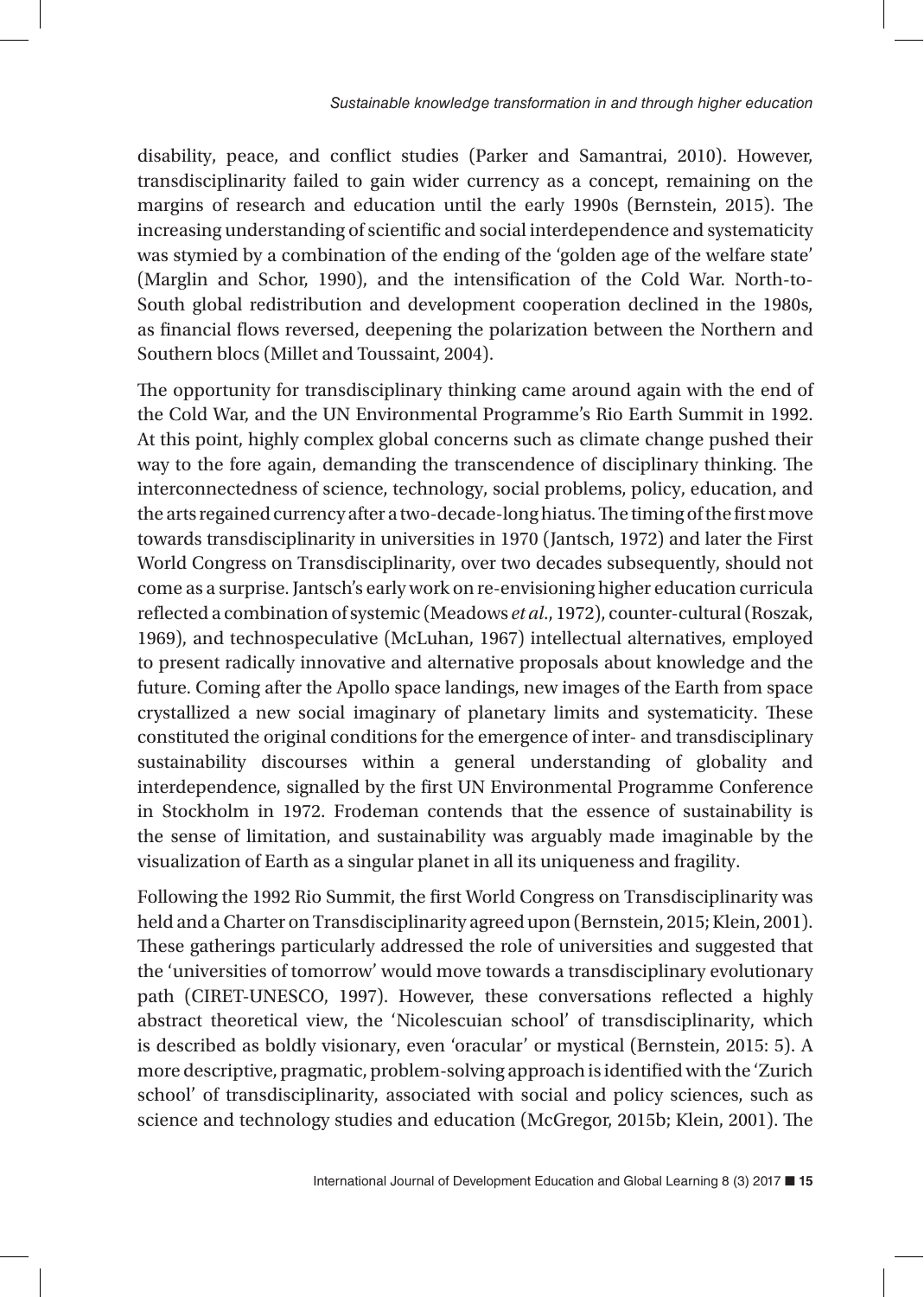'Zurich school' centres around the 'td-net' grouping of Swiss researchers working largely on environment and ecology issues. 'Zurich school' transdisciplinarians reflect the 'Mode 2' approach to socially relevant and responsible knowledge production (Gibbons *et al*., 1994). A more diversified and open-ended concept of 'postnormal' science (Funtowicz and Ravetz, 1993) involves multidisciplinary teams of academics and various other social actors and stakeholders, brought together for more limited periods of time to work on specific, applied, 'real-world' problems, such as urban design (Schauppenlehner-Kloyber and Penker, 2015) or food security (Foran *et al*., 2014).

It is an unresolved question whether different knowledges or epistemes, multiple and heterogenous disciplines and beliefs, can be unified, and if so, how. The leading transdisciplinarian, Morin, names three fracture sites or 'emergence levels': the physical, the biological, and the anthropo-sociological. Morin suggests that differences are resolved by first entrenching the social sciences in the life sciences, and then the life sciences in the natural sciences, using systems theory, cybernetics, and information theory (Alvargonzalez, 2011: 397). Alternatively, a somewhat opposite process would integrate the natural, social, and health sciences into a humanities context (Choi and Pak, 2006). Nicolescu actually did emphasize the necessity of overcoming ethnocentrism, using dialogue to give rise to a fusion of horizons, and warned against attempts to simply subsume one type of knowledge into another (Alvargonzalez, 2011). The desire for a single unified and ordered world can drive research in an erroneous direction, since the different levels of reality are impossible to fully resolve (Alvargonzalez, 2011).

Pragmatic transdisciplinarians argue that the relevant sustainability challenges will be inescapably complex and that they have ambiguous problem definitions and unclear or conflicting and dynamically changing goals. If higher education is to contribute towards transdisciplinary research and learning, it must enable societies to deal with uncertainty and complexity by including non-traditional, non-academic actors in its research and education activities and by seeking to foster wider social learning. Some of the new transdisciplinarity literature argues for a focus on how to design and facilitate appropriate group processes for these new constituencies and how to understand group dynamics, a knowledge and skill set that is already highly developed amongst global educators and in the community development sphere. This focus on process identifies several priorities for higher education leaders to focus on, including fostering researchers' responsibility in processes of societal change, recognizing the usefulness of external facilitators, allowing sufficient scope and time for group-building, and acknowledging that there are different phases of group process and variable requirements for social learning (Schauppenlehner-Kloyber and Penker, 2015). Pragmatic transdisciplinarians point to a need to foster forms of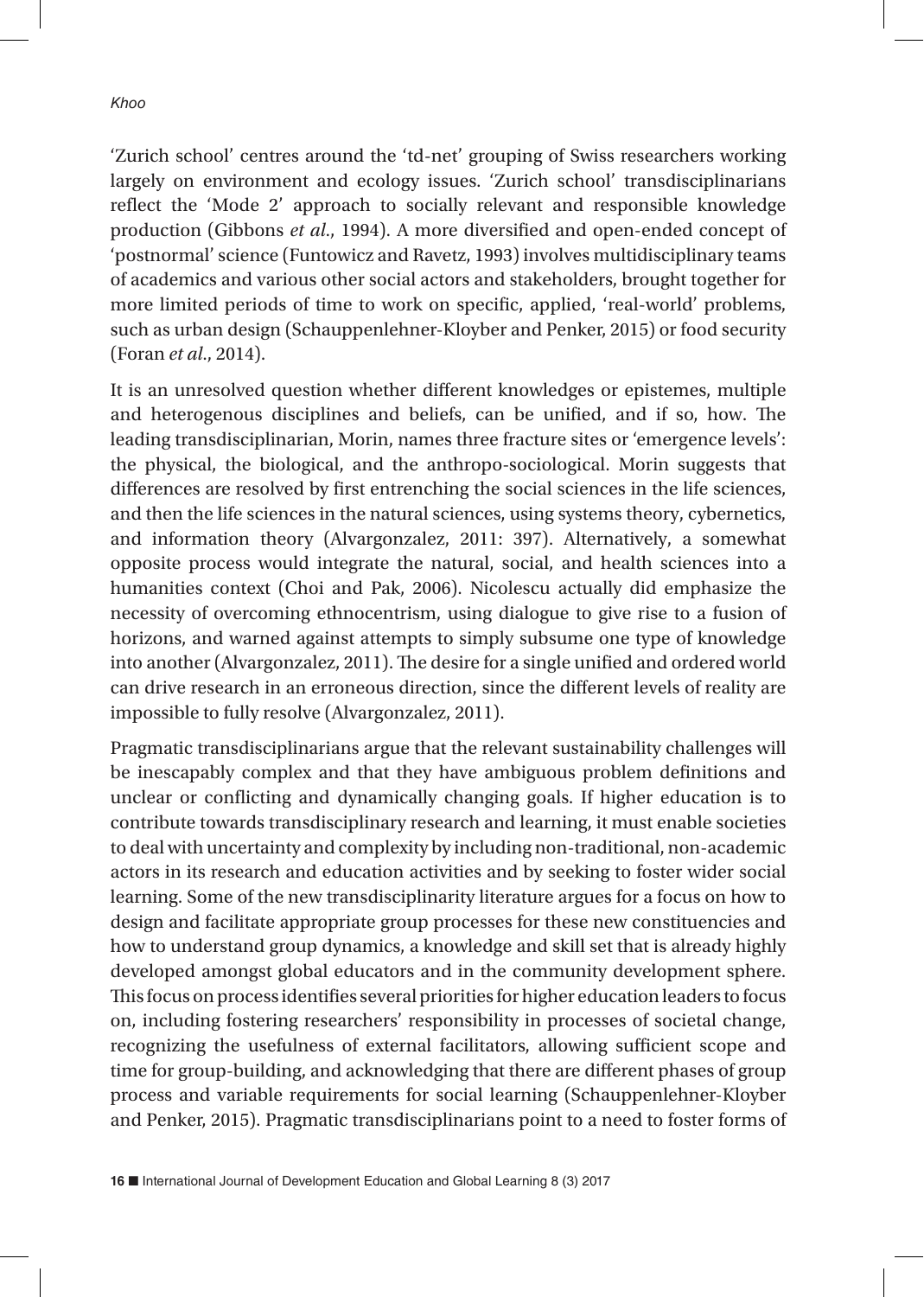reflexivity that are clearly capable of supporting the development of social learning and social experimentation processes as these are key to supporting sustainability transitions (Popa *et al*., 2015). They argue that conceptions of reflexivity should avoid the tendency to unproblematically legitimize abstract and theoretical presentations of 'complex systems science' while ignoring the roles of 'non-scientific expertise' and of social innovators in the design of research and learning processes.

## **Conclusion: Integral leadership for inter- and transdisciplinarity shifts in higher education**

Higher education authorities are currently fully occupied with stressful internal processes of acceleration and existential crises of identity, economic viability, legitimacy, and survival. These are insightfully discussed in the 'Accelerated Academy' blogs curated by Mark Carrigan at the London School of Economics (Carrigan, 2015). This leaves little focal space for broader, deeper, and more integral learning and transformation to attain sustainability. Higher education leadership must manage a profound transformation towards new ways of collaborative transdisciplinary working as it simultaneously struggles with the survival and futures of its own institutions and practices.

Disciplinary 'academic tribes and territories' are becoming less relevant as interdisciplinary demands are becoming more salient (Trowler, 2012). Research has moved away from discipline-defined academic freedom ('donnish dominion' in Trowler's terms) to a model driven by the need to demonstrate 'impact' and 'usability', often according to non-discipline-specific and market-driven or market-mimicking criteria. Universities and research institutions are driven to corporatize their mission and activities, using commercial symbols and strategies. Managerialism, enterprise culture, and fiscal crises have shifted the ground of academic values. The model of academic tenure, which is linked to disciplinary knowledge, is increasingly seen as outdated and unsustainable. Professional input is increasingly seen as something that comes from outside academia, while academic work is becoming increasingly pushed towards casualized and precarious conditions. Disciplinary knowledge is no longer valued for its own sake, and it is seen as 'unsustainable' when compared to knowledge that can be converted into direct economic value (Trowler, 2012: 28). Despite this, disciplines remain and sit in practical tension with inter- and transdisciplinary efforts as they are still at the centre of the academic resource allocation model. Disciplinary units compete with each other for resources (Filho *et al*., 2016; Pearson *et al*., 2005), and this serves to discourage inter- and transdisciplinary efforts.

The concept of 'integral leadership' is useful for transdisciplinarity responses to rethinking higher education's work by focusing on leaders' 'integral dispositions'.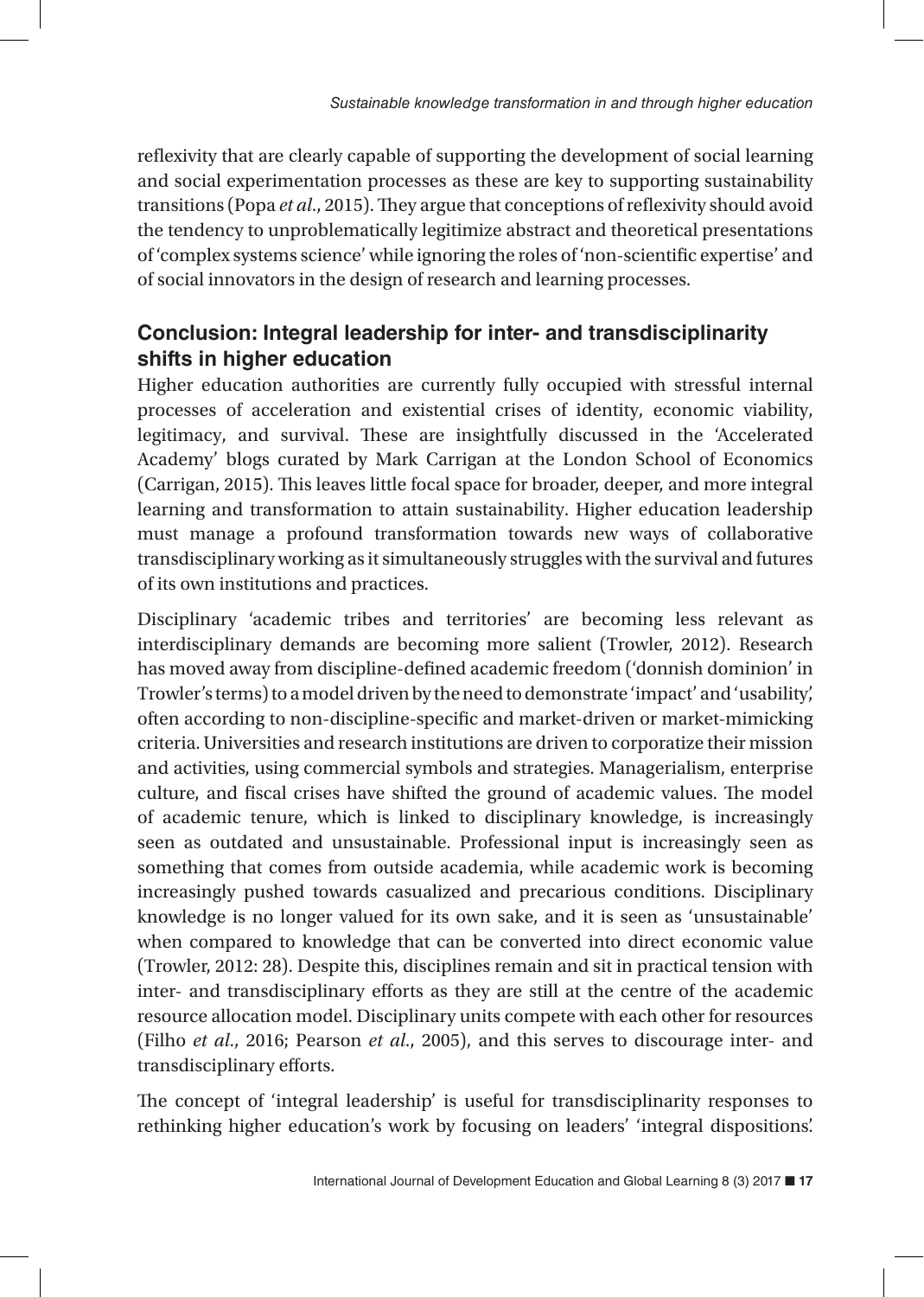Integralism is a philosophy that complements transdisciplinary efforts to remedy the fragmentation and over-specialization of knowledge, aspiring towards an alternative future knowledge base that is emergent yet holistic and comprehensive (Phipps, 2007). Integral leadership aims to foster the capacities for thought and leadership to address complex, messy, and 'wicked' problems involving multiple and potentially competing perspectives. A practical perspective from research suggests that integral leadership should focus on its role in encouraging researchers and teachers to take responsibility in processes of societal change. Integral leadership should also seek to resource skilled facilitation processes, allocate defined scope and time for collaborative group-building, and accord importance to broader social learning (Schauppenlehner-Kloyber and Penker, 2015).

Walker and McLean (2013) complement transdisciplinary insights about the necessity of forming a 'thought collective' for social transformation (Klay *et al*., 2014) through their work on the capabilities and the development of higher education for the public good, especially in developing-country contexts. Focusing on higher education as the provider of professional education for the public good, Walker and McLean (2013) examine how professional education might orient professionals to work towards social justice and improve human lives, expanding individual choices and opportunities while contributing to wider social transformation.

A further proposal for integral leadership is to encourage inter- and transdisciplinary research and teaching to align with transformational learning processes present within staff development and mandated student learning outcomes. Transformational learning in research and amongst staff and students can be fed into governance processes at the institutional level. While higher education institutions are places where research and learning take place, this does not automatically mean that they function as learning organizations in themselves, nor is it a given that the research and teaching they provide is of the transformative kind. Sustainable development's transformative demand requires that the focus on the big 'why' questions should be given space and avoid being crowded out by the myriad market-based changes to educational policies and practices. The deregulated landscape of roll-back and roll-out neo-liberalism (Peck and Tickell, 2002) tends to push fragmented and fragmenting forms of 'solutionism', such as learning technology platforms or management reforms driven by particular commodities, markets, and entrepreneurs. Demand-side leadership involves greater recognition for, and reconnection with, higher education's public good roles. External engagement with collective societal challenges should be complemented with internally oriented collective learning dynamics, to challenge and transform higher education identities, values, and collective capabilities towards the achievement of a more just and sustainable society. Higher education has to manage this outwards-facing transformation as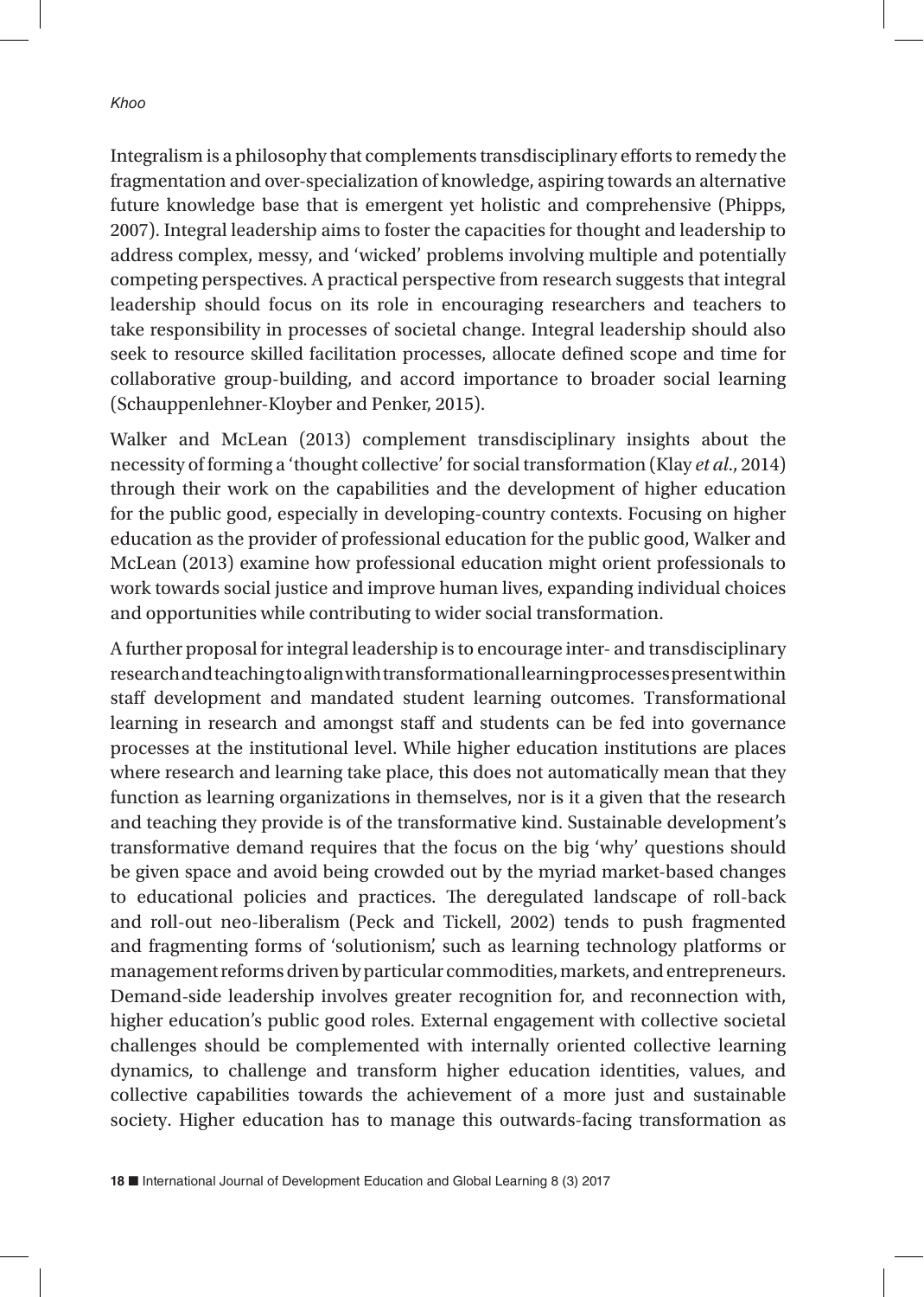it simultaneously looks inwards to redefine its own identity, futures, and survival, which are nevertheless at stake.

In terms of its recent history, much of the demand for inter- and transdisciplinarity emerged from a very critical view of higher education. The rise of specific forms of interdisciplinarity and their critiques of disciplinary knowledge has specific roots in critical social movements with particular emancipatory intents. Dissenting interdisciplinarians Parker and Samantrai criticize influential scientific perspectives on interdisciplinarity that demote social justice concerns to secondary status, or obscure them altogether. They find the claims for scientific synthesis and holism to be too apolitical, disregarding the social and intellectual bases of the challenge to academic orthodoxy and ignoring the politics that led to the establishment of interdisciplinary programmes in the first place. The ambivalent politics of contested academic knowledge has deep roots in critiques of the exclusionary and dominating nature of 'scientific knowledge', and to ignore this is to lose a key sense of what it is that has to be transformed. Social movements and countercultural intellectuals have been critical of the institutional roles played by academia in reinforcing inequalities, while pointing to emancipatory hopes that academic institutions could be transformed by social movements to become equalizing forces in society. Some critical scholars have done important work to uncover the messy history of disciplinary norms, and how such norms came to be linked to social inequalities, entangled in lengthy, politicized struggles about whose knowledge is privileged, considered authoritative, and allowed to prevail (Parker and Samantrai, 2010). Interdisciplinarity in this sense is an intervention in the microphysics of power, preparing students and researchers not only to enter disciplinary scientific cultures but to engage in socially grounded and contestatory relations 'outside those defined by the professions or by capitalist productivity' (Parker and Samantrai, 2010: 6). Interdisciplinary fields such as Black studies, Chicano studies, Asian American studies, women's studies, and Native American studies reject the exclusions and domination of an imperialist, white, and heterosexist academy. Cultural studies, postcolonial studies, and subaltern studies have spearheaded these challenges and formed new centres of interdisciplinary research and engagement. These interdisciplinary fields have tended to represent dissenting, resistant, and emancipatory methods and pedagogies.

Resistant and dissenting interdisciplinarians have brought definitive concepts such as 'nature', 'economy', 'nation', 'society', 'culture', 'politics', 'liberation', and even resistance itself into critique, crisis, and renewal. They have sustained the interrogation of these objects and the troubled complicities and assumptions that sustain and regulate them (Parker and Samantrai, 2010). They place at the heart of social justice work a refusal of norms that install modern social hierarchies and the violences that they depend on. They pose questions about the intelligibility of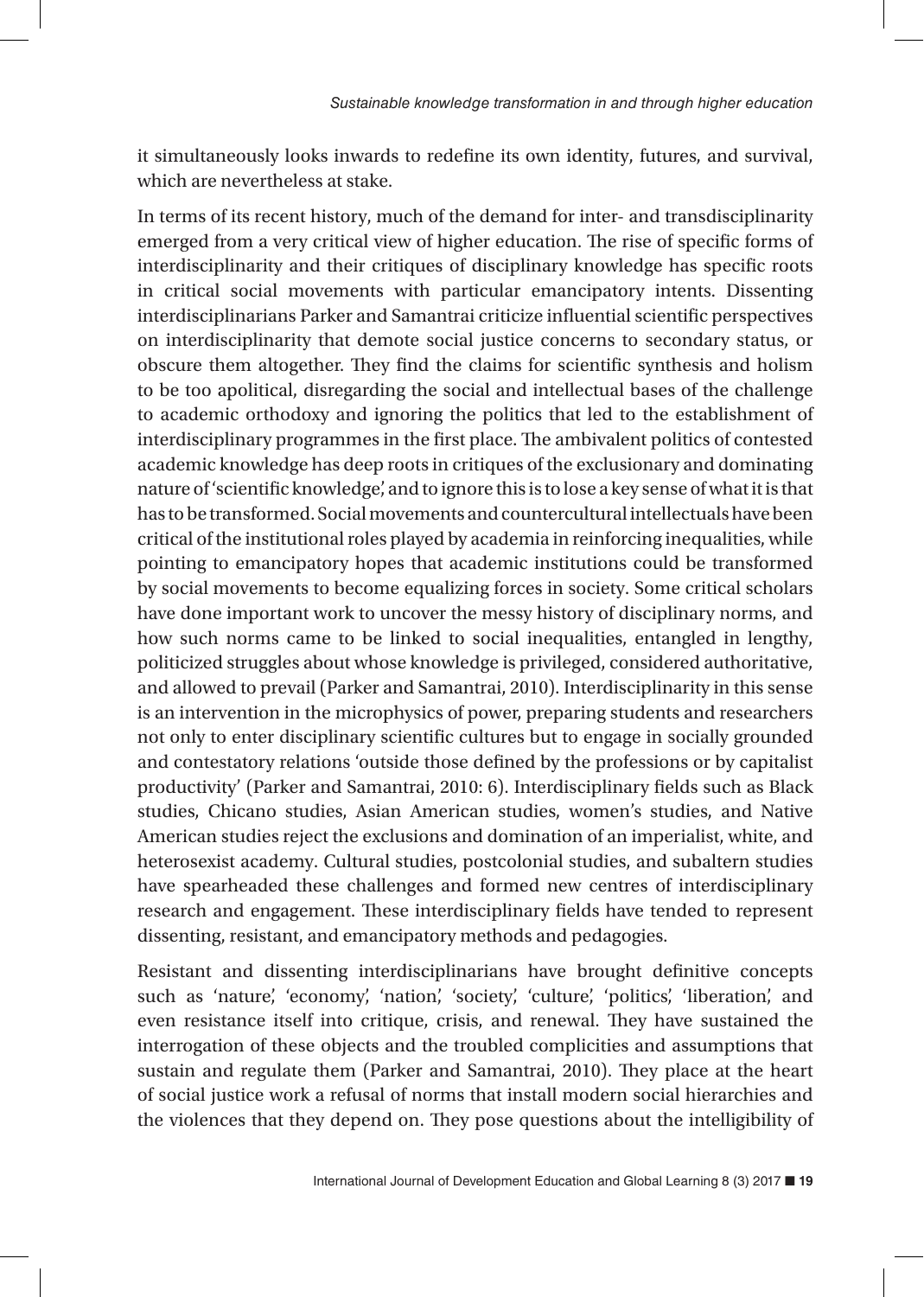knowledge and the meaning of social justice itself. Ultimately, interdisciplinarity rooted in critical social justice leads to the critique of its own epistemologies, as well as to a search for new and different ways to link interdisciplinary knowledge and transdisciplinary social action.

In closing, this article aligns with dissenting inter- and transdisciplinarians to argue that the critique of disciplinarity should not be naïvely decontextualized. The wider policy context is one in which disciplinary knowledge has already experienced a particular form of transdisciplinarity, domination by neo-liberal economics. Neoliberal economics began by assimilating the subfield of development economics, and then spread to dominate the discipline of economics. From there, neo-liberal economics has spread through ideology and methodology across the social sciences and permeated into global public policy. This process of transdisciplinary involution has been aptly described as 'the dull and universal compulsion of zombieconomics' (Fine, 2009: 85). It is complemented by another form of actually existing transdisciplinarity that can be observed in higher education: the transdisciplinarity of quantified control (Burrows, 2012). This quantification, in the words of Max-Neef, distorts reality, creates confusion, and falsifies knowledge. Critically dissenting, public-good-oriented, and socially engaged views of transdisciplinarity challenge the spread of thoughtless yet ideological quantification and offer alternative and resistant avenues for 'integrative synthesis' and the reorientation of higher education towards sustainability with social justice in mind.

While the challenges of global crises and goal-setting for sustainable development cannot be adequately addressed using our current method of organizing knowledge and learning into disciplines (Max-Neef, 2005) according to the Humboldtian system (which divided higher education's knowledge activities into segmented uni-disciplines such as 'physics', 'chemistry', biology', 'economics', 'sociology', or 'education'), disciplinary thinking and language are not necessarily the problem per se. The global challenges that we face are not disciplinary challenges, they are inter- or arguably transdisciplinary challenges. Such challenges require different kinds of knowledge to emerge, simultaneously involving many levels and domains of education, learning, and research. New kinds of leadership for transformation are emerging, but inter- and transdisciplinary projects and instances of integral leadership are currently accorded too little recognition and value. The leadership of higher education must learn to recognize and value inter- and transdisciplinarity and practise integral leadership for desirable change to happen.

Transdisciplinarity results from the coordination between hierarchical levels of knowledge, leading to all the levels becoming described in a different way. Max-Neef's transdisciplinarity is oriented to sustainability in the sense that the transformative demand is ultimately oriented towards future generations' ability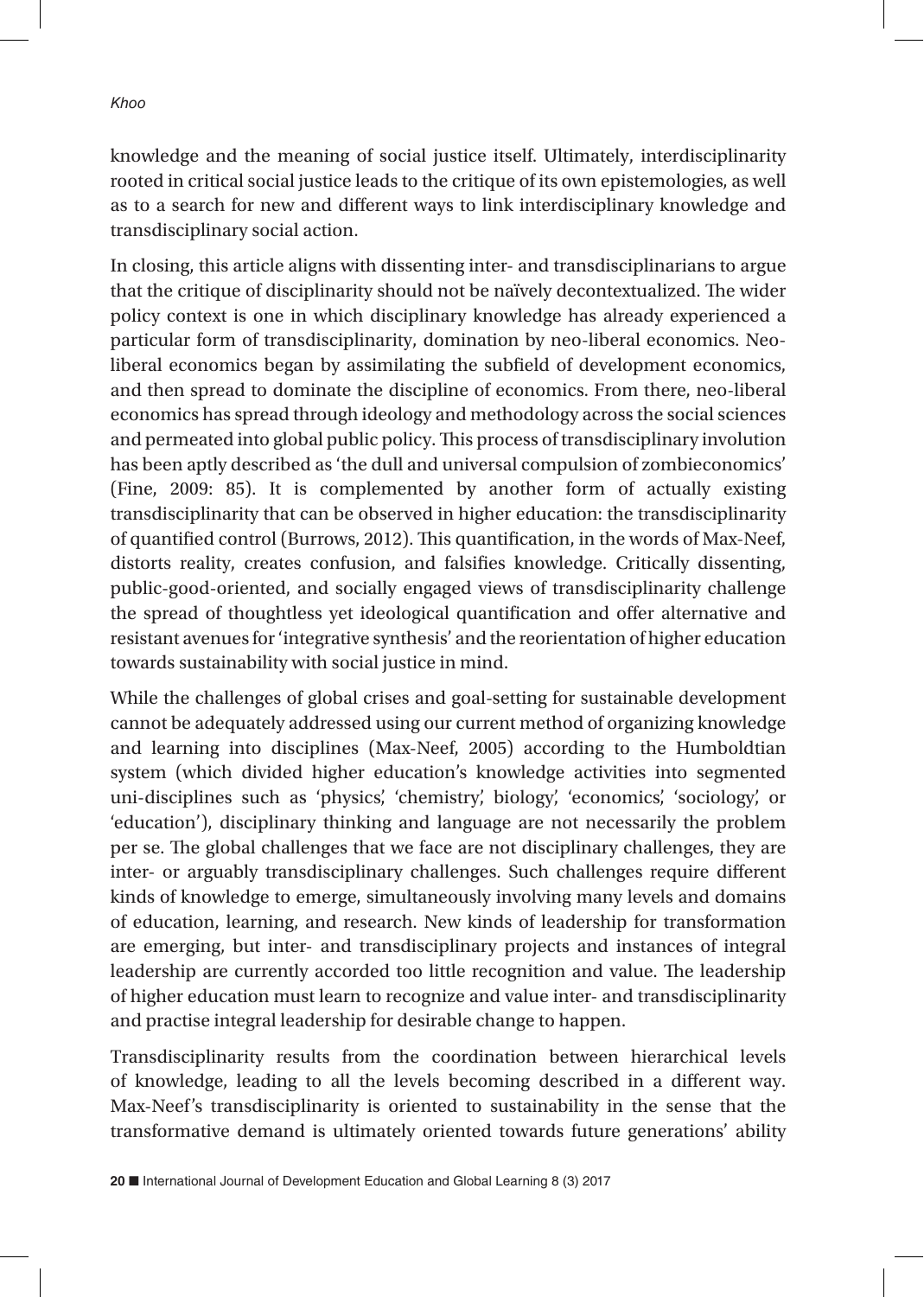to survive and thrive within the boundaries of the planet as a whole. The ultimate aim is to construct an economy as if people mattered, bridging the somewhat esoteric language of deep ecology and society's pragmatic and cognitive demands. In terms of epistemology, 'strong transdisciplinarity' is grounded in the acceptance of multiple levels of reality, the principle of the 'included middle', and complexity. Strong transdisciplinarity recognizes that the rational and relational modes of reasoning can exist simultaneously, challenging linear and binary logics that would otherwise accord a privileged place to rational and scientific systems thinking while neglecting relational claims for social equity and justice. Disciplinary limitations shape current and dominant conceptions of progress and transformation. This makes transdisciplinarity a challenge, but also a precious opportunity to remake the larger conception of an economy in which people matter, and how we might conduct such an economy to include the marginalized groups who seek recognition and resources, while staying within absolute planetary boundaries.

*Su-Ming Khoo is a lecturer in the School of Political Science and Sociology at the National University of Ireland, Galway. Her research, teaching, and publications are focused on human rights, public goods, development alternatives, human development and capability approaches, alternative economics, consumer activism, higher education, internationalization, and public scholarship. https://nuigalway. academia.edu/SumingKhoo*

*Contact details: suming.khoo@nuigalway.ie*

### **References**

Alvarenga, A.T. de, Sommerman, A., and Alvarez, A.M.d.S. (2005) 'International congresses on transdisciplinarity: Reflections on emergences and convergences of ideas and ideals towards a new modern science'. *Saude e sociedade,* 14 (3), 9–29.

Alvargonzalez, D. (2011) 'Multidisciplinarity, interdisciplinarity, transdisciplinarity and the sciences'. *International Studies in the Philosophy of Science,* 35 (4), 387–403.

Barry, J. (2012) *The Politics of Actually Existing Unsustainability: Human flourishing in a climate-changed, carbon constrained world.* Oxford: Oxford University Press.

Becher, T., and Trowler, P. (2001) *Academic Tribes and Territories: Intellectual enquiry and the cultures of disciplines.* 2nd ed. Buckingham: Open University Press.

Berkeley Haas (2015) 'Strategic plan: Defining principles'*.* Online. [http://haas.berkeley.edu/mission/principles.](http://haas.berkeley.edu/mission/principles.html) [html](http://haas.berkeley.edu/mission/principles.html) (accessed 15 June 2015).

Bernstein, J.H. (2015) 'Transdisciplinarity: A review of its origins, development, and current issues'. *Journal of Research Practice,* 11 (1), 1–17.

Boulding, K.E. (1966) 'The economics of the coming Spaceship Earth'. In Jarrett, H. (ed.) *Environmental Quality in a Growing Economy: Essays from the sixth RFF Forum.* Baltimore, MD and London: Johns Hopkins University Press, 3–14.

Boyer, E. (1996) 'The scholarship of engagement'. *Journal of Public Outreach,* 1 (1), 11–20.

Burawoy, M. (2005) 'For public sociology'. *[American Sociological Review,](http://www.ingentaconnect.com/content/external-references?article=0003-1224()70L.4[aid=7413013])* 70, 4–28.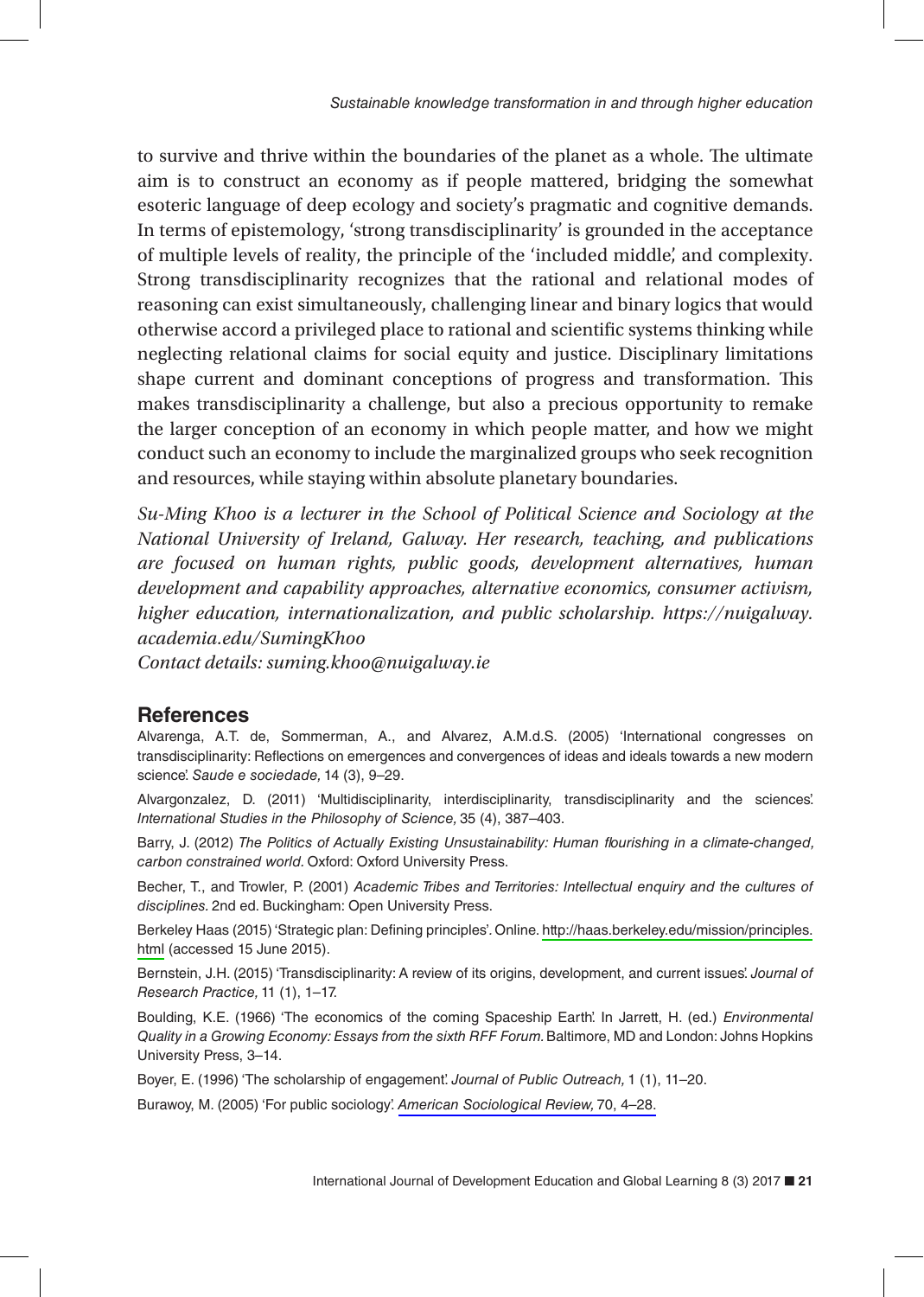Burrows, R. (2012) 'Living with the h-index? Metric assemblages in the contemporary academy'. *The Sociological Review,* 60 (2), 355–72.

Carrigan, M. (2015) 'The accelerated academy'*.* Online. [http://blogs.lse.ac.uk/impactofsocialsciences/the](http://blogs.lse.ac.uk/impactofsocialsciences/the-accelerated-academy-series/)[accelerated-academy-series/](http://blogs.lse.ac.uk/impactofsocialsciences/the-accelerated-academy-series/) (accessed 21 October 2016).

Choi, B.C. and Pak, A.W. (2006) 'Multidisciplinarity, interdisciplinarity, and transdisciplinarity in health research, services, education and policy: 1. Definitions, objectives and evidence of effectiveness'. *Clinical Investigative Medicine,* 29 (6), 351–64.

CIRET-UNESCO (1997) *Declaration of Locarno.* Online. [http://ciret-transdisciplinarity.org/locarno/loca7en.](http://ciret-transdisciplinarity.org/locarno/loca7en) php (accessed 1 February 2017).

Conklin, J. (2006) *Dialogue Mapping: Building shared understanding of wicked problems.* Chichester: Wiley.

Dagilienė, L., and Mykolaitienė, V. (2015) 'Disclosure of social responsibility in annual performance reports of universities'. *Procedia–Social and Behavioral Sciences,* 213, 586–92.

Davis, W., Dieleman, S., Froedman, R., Remedios, F., Riggio, A., Simbürger, E., and Suomela, T. (2014) 'Sustainable knowledge: An exchange'. *Socal Epistemology Review and Reply Collective,* 3 (4), 11–20.

'Discipline' (2016). In *Oxford English Dictionary* online.<http://www.oed.com/> (subscription required) (accessed 17 February 2017).

Filho, W.L., Shiel, C., and Paço, A. (2016) 'Implementing and operationalising integrative approaches to sustainability in higher education: The role of project-oriented learning'. *Journal of Cleaner Production,* 133, 126–35.

Fine, B. (2009) 'Development as zombieconomics in the age of neoliberalism'. *Third World Quarterly,* 30 (5), 885–904.

Foran, T., Butler, J.R.A., Williams, L.J., Wanjura, W.J., Hall, A., and Carter, L. (2014) 'Taking complexity in food systems seriously: An interdisciplinary analysis'. *World Development,* 61, 85–101.

Friedman, T.L. (2016) 'The Age of Protest'. *New York Times*, 13 January.

Frodeman, R. (2014) *Sustainable Knowledge: A theory of interdisciplinarity.* Basingstoke: Palgrave Macmillan.

Funtowicz, S.O., and Ravetz, J.R. (1993) 'Science in the postnormal age'. *Futures,* [25 \(7\), 735–55.](http://www.ingentaconnect.com/content/external-references?article=0016-3287()2L.5[aid=9449698])

–– (1994) 'The worth of a songbird: Ecological economics as a post-normal science'. *Ecological Economics,*  10 (3), 197–207.

Gibbons, M., Limoges, C., Nowotny, H., Schwartzman, S., Scott, P., and Trow, M. (1994) *The New Production of Knowledge: The dynamics of science and research in contemporary societies.* London: Sage.

Jantsch, E. (1972) 'Inter- and transdisciplinary university: A systems approach to education'. *Higher Education,*  1 (1), 7–37.

Khoo, S.-M. (2016) 'Public scholarship and alternative economies: Revisiting democracy and justice in higher education imaginaries'. In Shultz, L., and Viczko, M. (eds) *Assembling and Governing the Higher Education Institution.* London: Palgrave, 149–74.

Klay, A., Zimmerman, A.B., and Schneider, F. (2014) 'Rethinking science for sustainable development: Reflexive interaction for a paradigm transformation'. *Futures,* 65, 72–85.

Klein, J.T. (1996) *Crossing Boundaries: Knowledge, disciplinarities, and interdisciplinarities.* Charlottesville, VA: University of Virginia Press.

–– (2001) 'The discourse on transdisciplinarity: An expanding global field'. In Klein, J., Grossenbacher-Mansuy, W., Häberli, R., Bill, A., Scholz, R.W., and Welti, M. (eds) *Transdisciplinarity: Joint problem-solving*  among science, technology, and society: An effective way for managing complexity. Basel and Boston: Birkhäuser, 35–45.

–– (2004) 'Prospects for transdisciplinarity'. *Futures,* 26, 515–26.

–– (2010) 'A taxonomy of interdisciplinarity'. In Frodeman, R., Klein, J.T., and Mitcham, C. (eds) *Oxford Handbook of Interdisciplinarity.* Oxford: Oxford University Press, 15–30.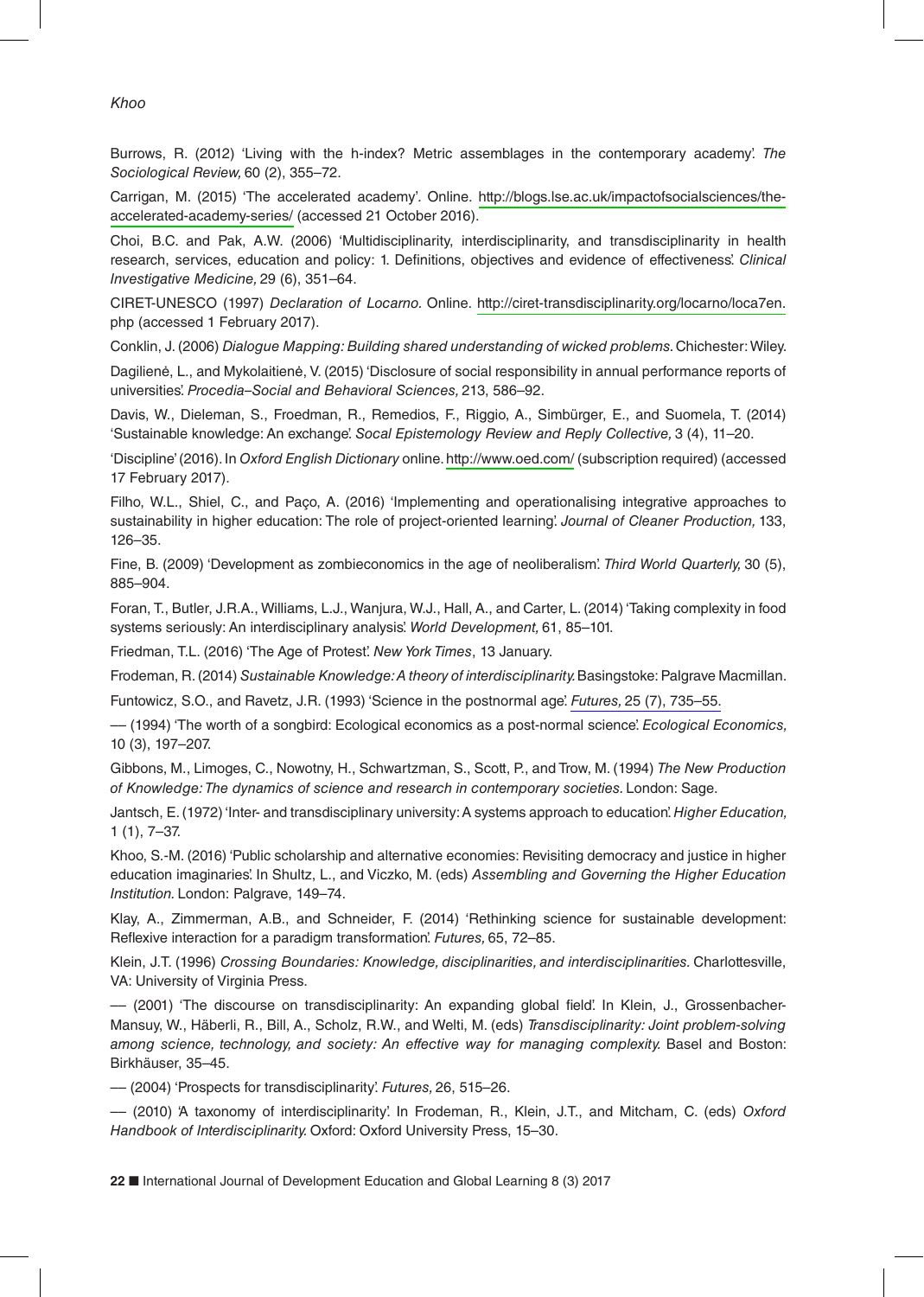Klein, J.T., and Newell, W. (1996) 'Advancing interdisciplinary studies'. In Gaff, J., and Ratcliff, J. (eds) *Handbook of the Undergraduate Curriculum: A comprehensive guide to purposes, structures, practices, and change.* San Francisco: Jossey-Bass, 393–5.

Knight, I. (2016) 'Today's students were born out of a culture of victimhood'. *The Sunday Times Magazine*, 12 June, 7.

Liesenfeld, C. (1993) 'Inter- und Transdisziplinarität: Heuristik und Begründung'. *Journal for General Philosophy of Science,* 24 (2), 257–74.

Marglin, S., and Schor, J. (1990) *The Golden Age of Capitalism: Reinterpreting the postwar experience.*  Oxford: Clarendon Press.

Max-Neef, M.A. (2005) 'Foundations of transdisciplinarity'. *Ecological Economics,* 53 (1), 5–16.

McGregor, S.L.T. (2015a) 'Integral dispositions and transdisciplinary knowledge creation'. *Integral Leadership Review,* 15 (1) (January–February). Online. [http://integralleadershipreview.com/12548-115-integral](http://integralleadershipreview.com/12548-115-integral-dispositions-transdisciplinary-knowledge-creation/)[dispositions-transdisciplinary-knowledge-creation/](http://integralleadershipreview.com/12548-115-integral-dispositions-transdisciplinary-knowledge-creation/) (accessed 1 February 2017).

–– (2015b) 'The Nicolescuian and Zurich approaches to transdisciplinarity'. *Integral Leadership Review,*  15 (2) (April–June). Online. [http://integralleadershipreview.com/13135-616-the-nicolescuian-and-zurich](http://integralleadershipreview.com/13135-616-the-nicolescuian-and-zurich-approaches-to-transdisciplinarity/)[approaches-to-transdisciplinarity/](http://integralleadershipreview.com/13135-616-the-nicolescuian-and-zurich-approaches-to-transdisciplinarity/) (accessed 1 February 2017).

McLuhan, M. (1964) *Understanding Media.* Berkeley, CA: Gingko Press.

–– (1967) *Medium is the Message: An inventory of effects.* New York: Bantam Books.

Meadows, D.H., Meadows, D.K., Randers, J., and Behrens, W.W. (1972) *The Limits to Growth: A report of the Club of Rome's project on the predicament of mankind.* New York: Universe.

Mighall, R. (2008) 'Rewards for town and gown'. *Brand Strategies,* 224, 34–5.

Millet, D., and Toussaint, E. (2004) *Who Owes Who: 50 questions about world debt.* London: Zed Books.

Moran, J. (2002) *Interdisciplinarity.* London and New York: Routledge.

Newell, W.H. (2007) 'Decision-making in interdisciplinary studies'. In Morçöl, G. (ed.) *Handbook of Decisionmaking.* Boca Raton: CRC Press, 245–63.

Nowotny, H., and Gibbons, M. (2001) 'The potential of transdisciplinarity'. In Klein, J., Grossenbacher-Mansuy, W., Häberli, R., Bill, A., Scholz, R.W., and Welti, M. (eds) *Transdisciplinarity: Joint problem-solving among*  science, technology and society. An effective way for managing complexity. Basel and Boston: Birkhauser, 67–80.

Parker, J., and Samantrai, R. (2010) 'Interdisciplinarity and social justice: An introduction'. In Parker, J., Samantrai, R., and Romero, M. (eds) *Interdisciplinarity and Social Justice: Revisioning academic accountability.* Albany: SUNY Press, 1–36.

Pearson, S., Honeywood, S., and O'Toole, M. (2005) 'Not yet learning for sustainability: The challenge of environmental education in a university'. *International Research in Geographical and Environmental Education,* 14 (3), 173–86.

Peck, J., and Tickell, A. (2002) 'Neoliberalizing Space'. *Antipode,* [34 \(3\), 380–404.](http://www.ingentaconnect.com/content/external-references?article=0066-4812()3L.4[aid=10939197])

Phipps, C. (2007) 'Integral politics comes of age'. *What is Enlightenment?,* 38. Online. [www.stevemcintosh.](http://www.stevemcintosh.com/articles/integral-politics-comes-of-age/) [com/articles/integral-politics-comes-of-age/](http://www.stevemcintosh.com/articles/integral-politics-comes-of-age/) (accessed 1 February 2017).

Polanyi, M. (1962) 'The republic of science: Its political and economic theory'. *Minerva,* 1, 54–74.

Popa, F., Guillermin, M., and Dedeurwaerdere, T. (2015) 'A pragmatist approach to transdisciplinarity in sustainability research: From complex systems theory to reflexive science'. *Futures,* 65, 45–56.

Prinsloo, P. (2016) 'Curricula as contested and contesting spaces: Geographies of identity, resistance and desire'. Online. [https://www.researchgate.net/publication/292502252\\_Curricula\\_as\\_contested\\_and\\_](http://www.researchgate.net/publication/292502252_Curricula_as_contested_and_) contesting spaces Geographies of identity resistance and desire (accessed 7 February 2017).

Rittel, H.W., and Webber, M.M. (1973) 'Dilemmas in a general theory of planning'. *Policy Sciences,* 4 (2), 155–69.